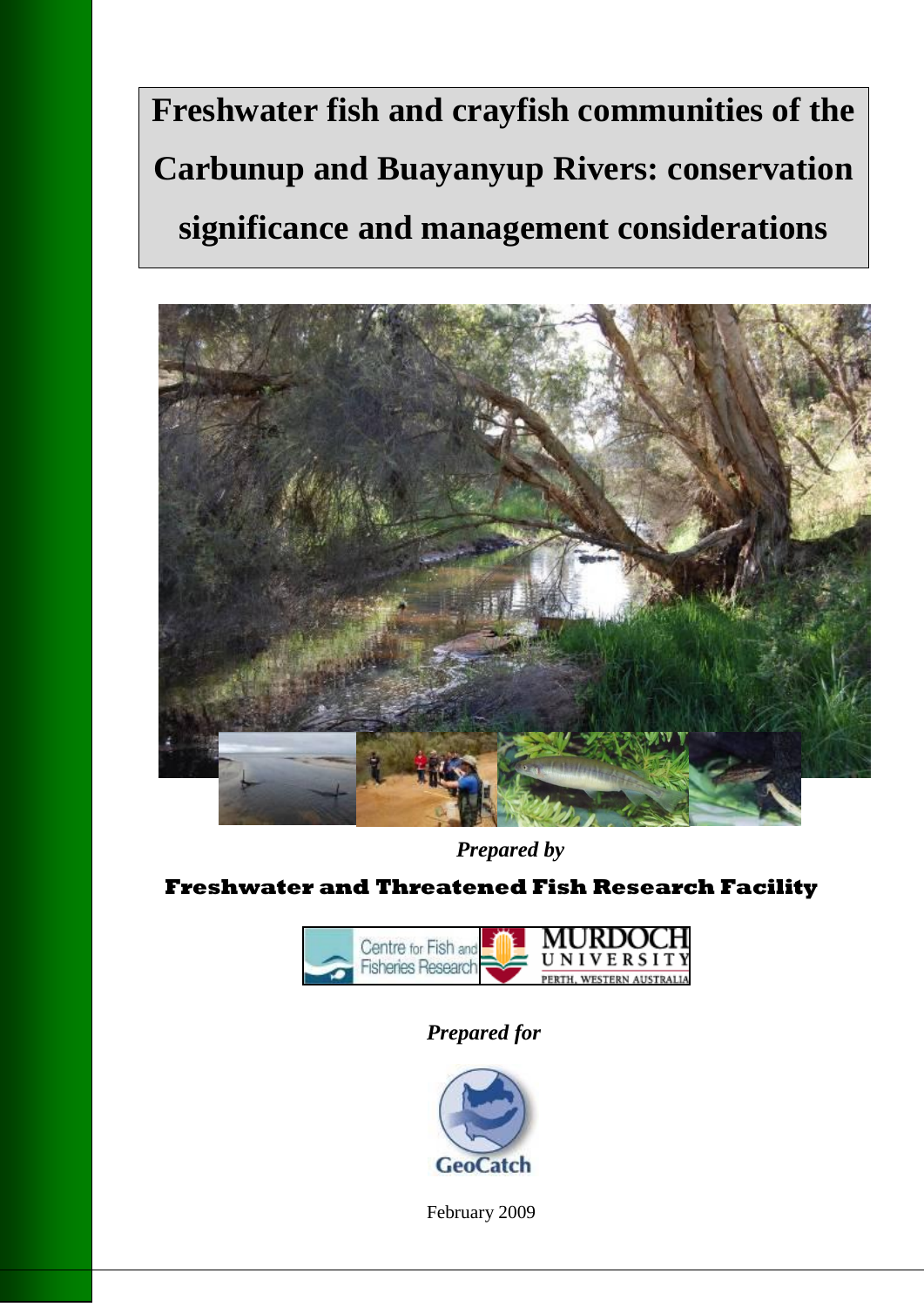### **Freshwater fish and crayfish communities of the Carbunup and Buayanyup Rivers: conservation significance and management considerations**

Compiled by S Beatty, D Morgan & M Allen **Freshwater and Threatened Fish Research Facility** Centre for Fish & Fisheries Research Murdoch University South St Murdoch, Western Australia Email: [fish@murdoch.edu.au](mailto:fish@murdoch.edu.au)

#### **Acknowledgments**

The authors greatly appreciate project coordination by Gemma Mincherton (GeoCatch). Thanks also to John McKinney for reviewing the draft report and the many landholders for allowing access to their properties. We would also like to thank Jenny Mitchell (GeoCatch) for organising the site visit by the year eight students from the Naturaliste College and the students and teachers for showing an interest in the conservation of their local native freshwater fishes.

*Recommended Citation:*

Beatty, S. Morgan, D. & Allen, M. (2009). *Freshwater fish and crayfish communities of the Carbunup and Buayanyup Rivers: conservation significance and management considerations.* Technical report to Geocatch. Centre for Fish & Fisheries Research, Murdoch University, Western Australia.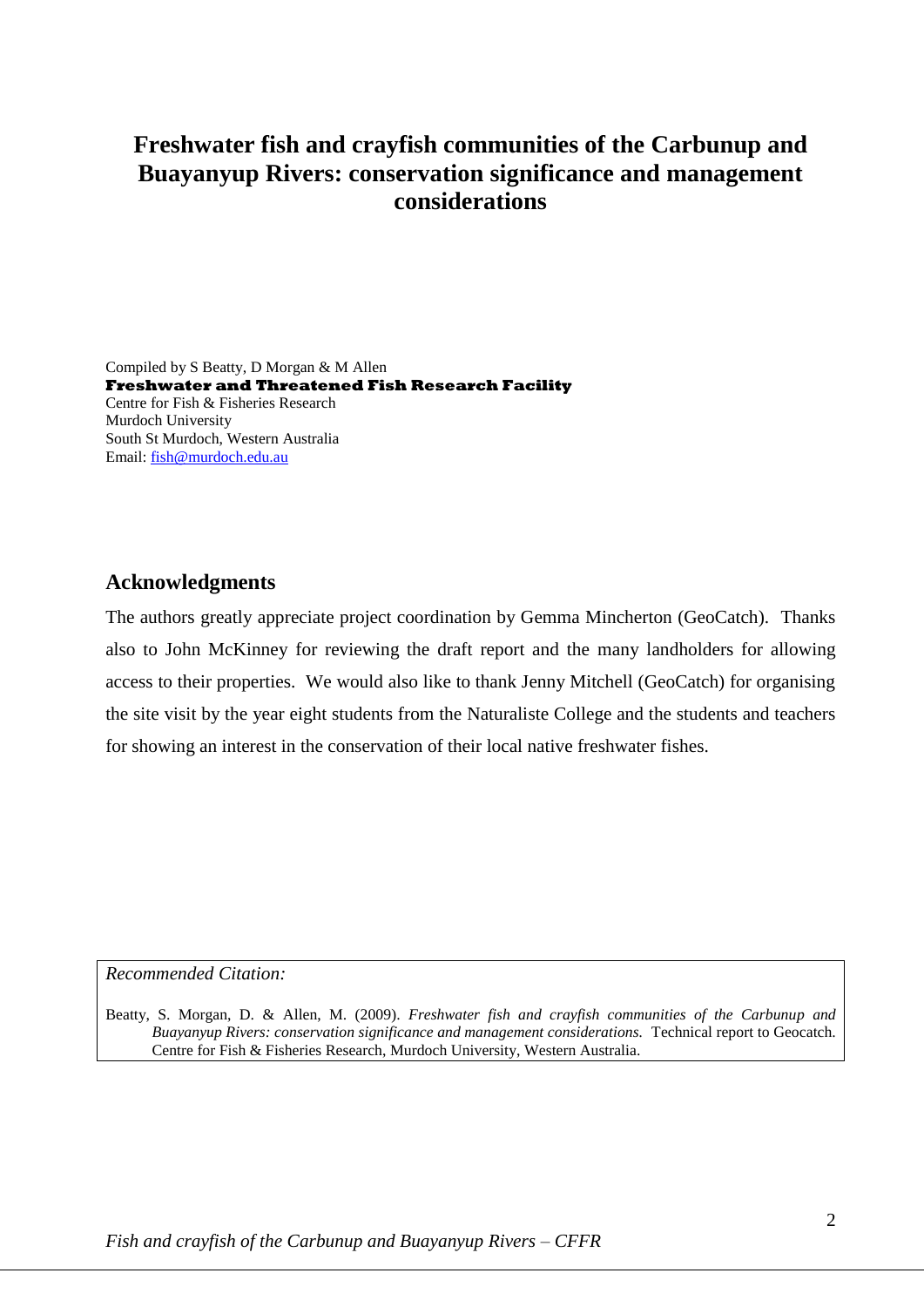### **Project Summary**

This study is the first to examine the fish and freshwater crayfish of the Carbunup and Buayanyup Rivers, south-western Australia. It aimed to determine the distribution of the fishes and freshwater crayfishes, their conservation significance and management implications to help ensure the ongoing viability of these communities.

Ten sites each in the Carbunup and Buayanyup Rivers were sampled for fish and freshwater crayfish in November 2008.

### **Carbunup River**

- Contained four of the eight endemic species of freshwater fishes of the south-west region, including the rare (Schedule 1 *Wildlife Protection Act 1950*) Mud Minnow.
- The Gilgie was the most widespread crayfish species and limited numbers of the Smooth  $\bullet$ Marron were also captured.
- All populations appeared viable based on abundances, distributions and population structures; however, the viability status of the Mud Minnow and Smooth Marron requires further investigation.
- The estuarine site at the mouth of the Carbunup River was found to house nine species of fish and two decapods; including Black Bream, Sea Mullet and Blue Swimmer Crabs.
- The estuarine habitat of the river probably provides nursery and/or spawning habitats for a  $\bullet$ number of estuarine and nearshore marine species.
- The introduced Eastern Gambusia was the only introduced species recorded in the  $\bullet$ Carbunup River (although historical reports of the Redfin Perch also exist for the system). The dry season abundance and distribution of Eastern Gambusia should be assessed to better understand its impact on native fishes in the system.

### **Buayanyup River**

- Contained four endemic fishes; including the restricted Black-stripe Minnow. The identification of the species requires final confirmation by examination of a greater number of (larger) specimens or genetic analysis and, if confirmed, would represent a considerable range extension of the species.
- Three native freshwater crayfishes were recorded with the Gilgie again being widespread  $\bullet$ and abundant whereas the Smooth Marron and Koonac were recorded in low numbers and had more restricted distributions.
- Twelve fish and one shrimp species were recorded at the estuarine site in Buayanyup Brook; including Black Bream, Australian Salmon and Sea Mullet. As with the Carbunup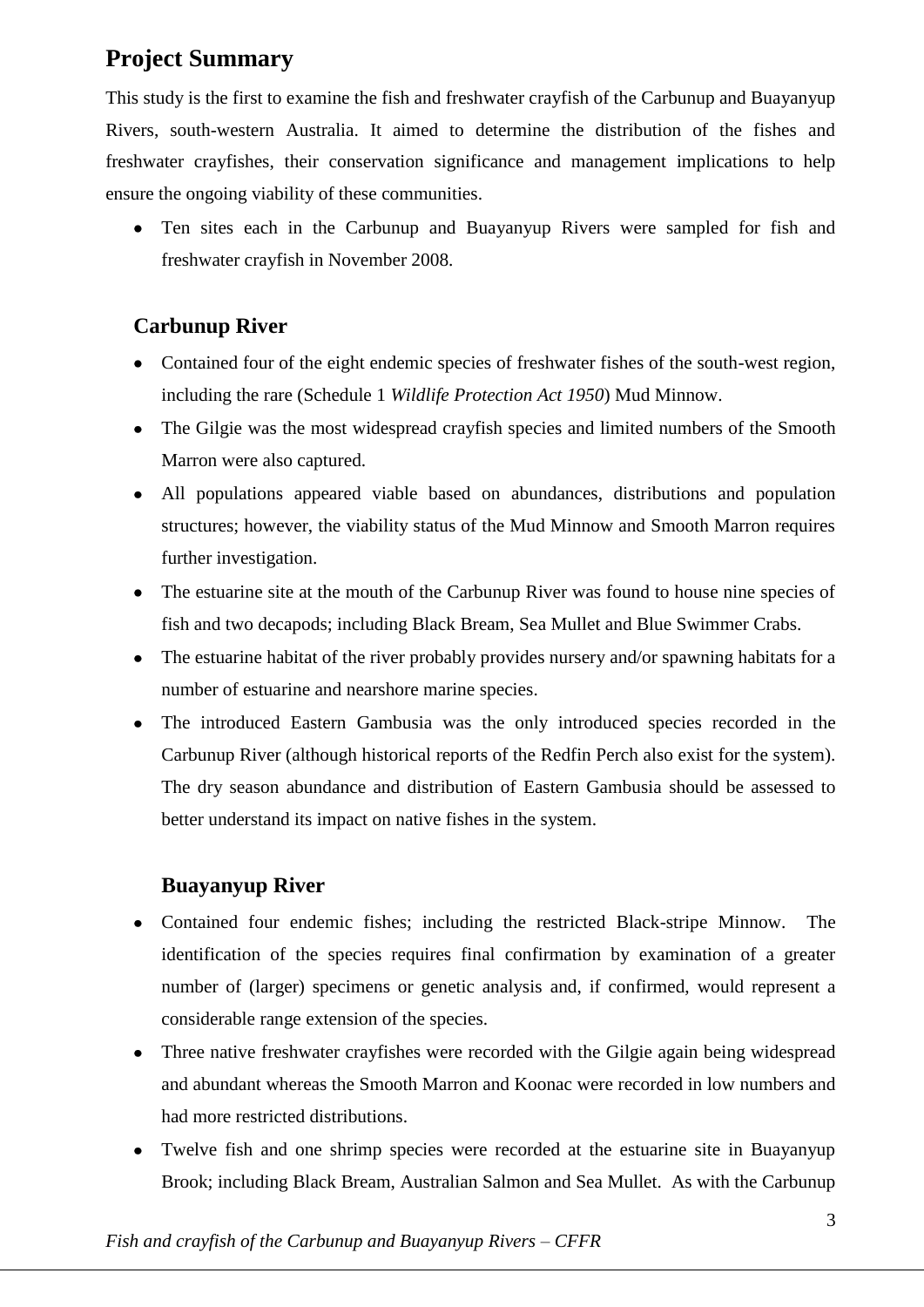River, the tidal reach of Buayanyup probably provides nursery and/or spawning habitat for a number of estuarine and nearshore marine species.

- Both the introduced Yabbie and Eastern Gambusia were recorded in Buayanyup River with control programs of the species potentially able to reduce abundances and restrict their spread; but would be unlikely to completely eliminate them from the river.
- The widespread and abundant Western Pygmy Perch in Buayanyup River would be an ideal species for the proposed captive breeding program at the Naturaliste College. This species is a successful aquarium species and, if adequate habitat, food resources and water quality are provided, should be able to be successfully bred by the students.

### **Future actions**

- Additional surveys should be undertaken to determine the distribution and viability of the Mud Minnow and Black-stripe Minnow (as well as its final identification) in the Carbunup and Buayanyup River, respectively.
- Additional, dry-season surveys of the distribution and abundances of Eastern Gambusia and Yabbie should be conducted with the aim of potentially developing control programs for these species.
- Greater understanding of the estuarine fish communities of both systems could be achieved by undertaking seasonal sampling in the lower reaches of these rivers.
- Protection and rehabilitation of riparian and instream vegetation via River Action Plan development for these systems would enhance the long-term viability of the prevailing native fish and freshwater crayfish communities via: helping to maintain and increase water quality, supplying shelter from predators, creating spawning habitat and supplying food resources.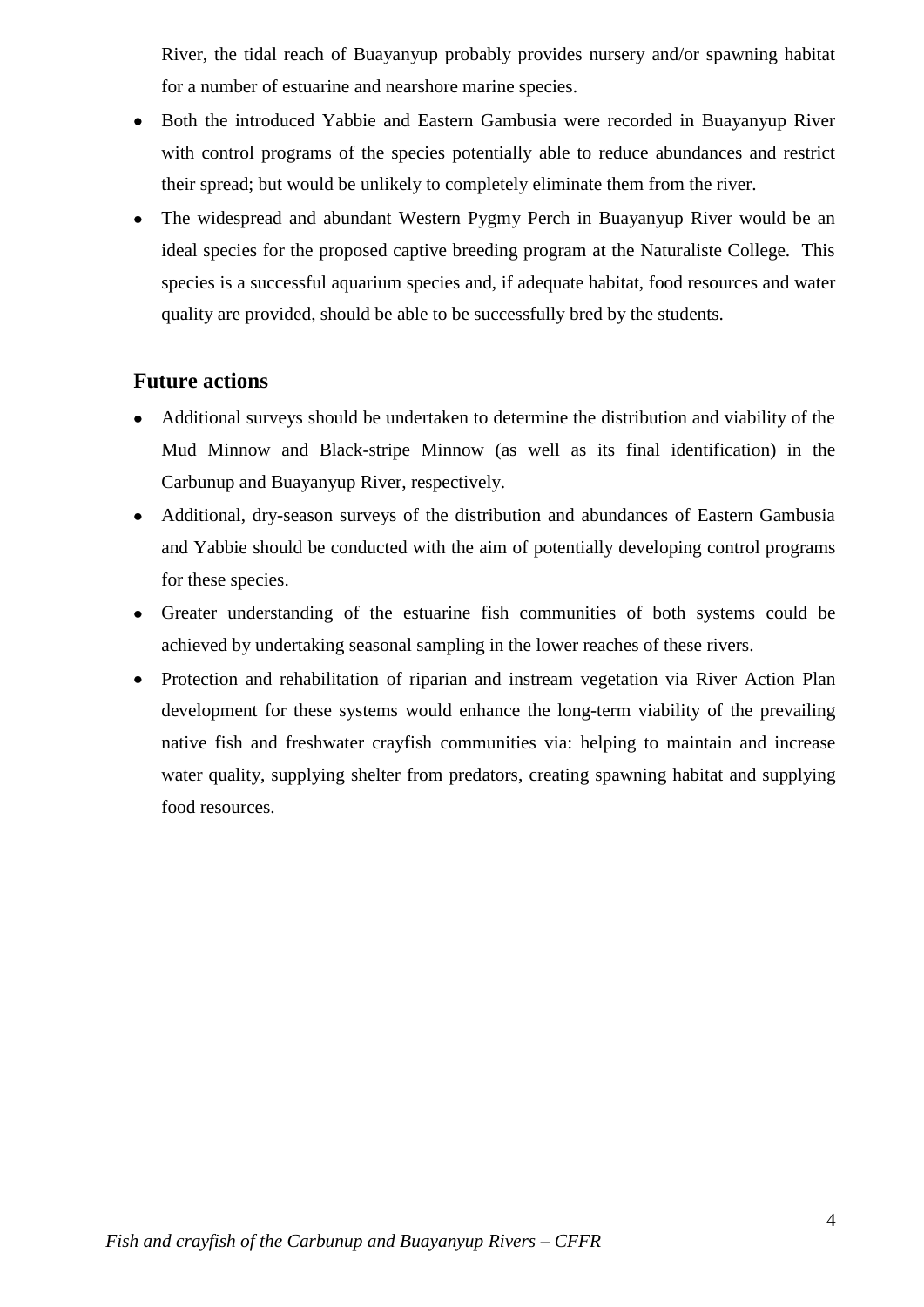## **Contents**

| 6  |
|----|
|    |
|    |
|    |
| 12 |
| 16 |
| 19 |
| 21 |
|    |
| 22 |
| 26 |
| 29 |
| 31 |
|    |
| 35 |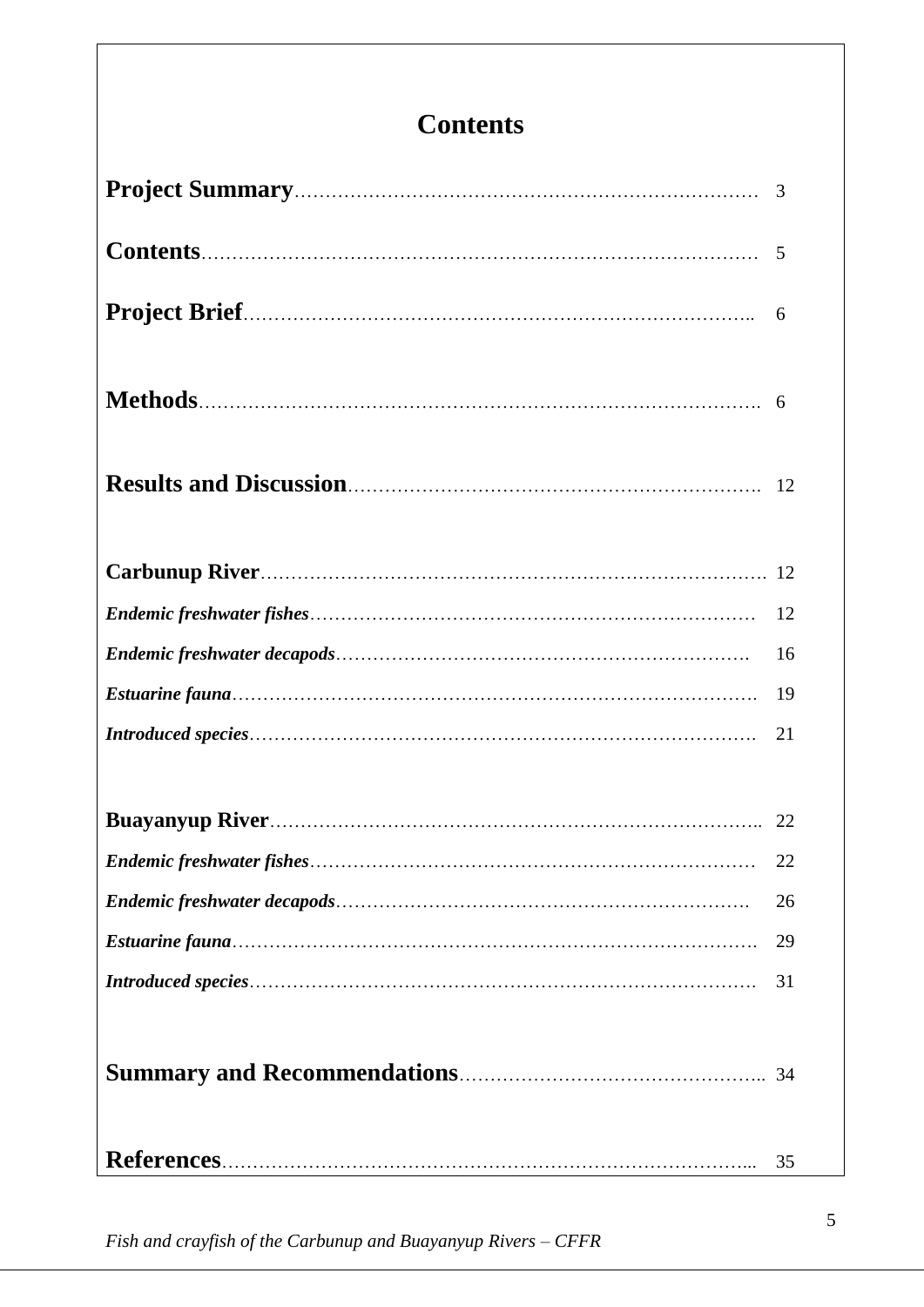### **Project Brief**

Eight of the ten species of freshwater fishes found in south-western Australia are endemic to the region resulting in the South West Coast Drainage Division having the highest proportion of freshwater fish endemism of any drainage division in Australia (Morgan *et al.* 1998). All eleven species of native freshwater crayfishes are endemic to the region. These fauna are excellent bioindicators of habitat change and water quality decline with the geographical ranges of many of species having been drastically reduced due to processes such as eutrophication, riparian degradation and salinisation. Therefore identifying and monitoring these communities aids greatly in the development and evaluation of effective catchment management plans and subsequent monitoring of overall river health.

The authors have an extensive database of freshwater fish distributions in this region (in excess of 1600 sampling sites); however, the fishes of the Carbunup River were only known from a single sample site (Morgan *et al.* 1998) and the Buayanyup River had not previously been surveyed. This therefore represented a considerable gap in our knowledge of fish and crayfish distribution of the south-west.

The aim of this study is to document the freshwater fish and crayfish distribution in the Carbunup and Buayanyup Rivers, assess their conservation significance and determine considerations for their management. This information will be able to be directly incorporated by GeoCatch in the development and implementation of River Action Plans for these systems.

### **Methods**

Twenty sites were sampled during November 2008 for fish and freshwater crayfishes; ten each on Carbunup and Buayanyup Rivers distributed from the mouth of each system to their upper reaches including major tributaries (Figures 1-4).

On each system, two sites were chosen for the examination of upstream and downstream movements of fish and crayfish; including at the mouth of both rivers and one each in their freshwater sections. At the remaining nine sites on each system, a back-pack electrofisher (*Smith Root model 12-A*) was used to determine presence/absence of fish and crayfish and to estimate their densities.

All fish and freshwater crayfish were identified and a sub-sample of fish and freshwater crayfish were measured to the nearest 1 mm total length (TL) or orbital carapace length (OCL),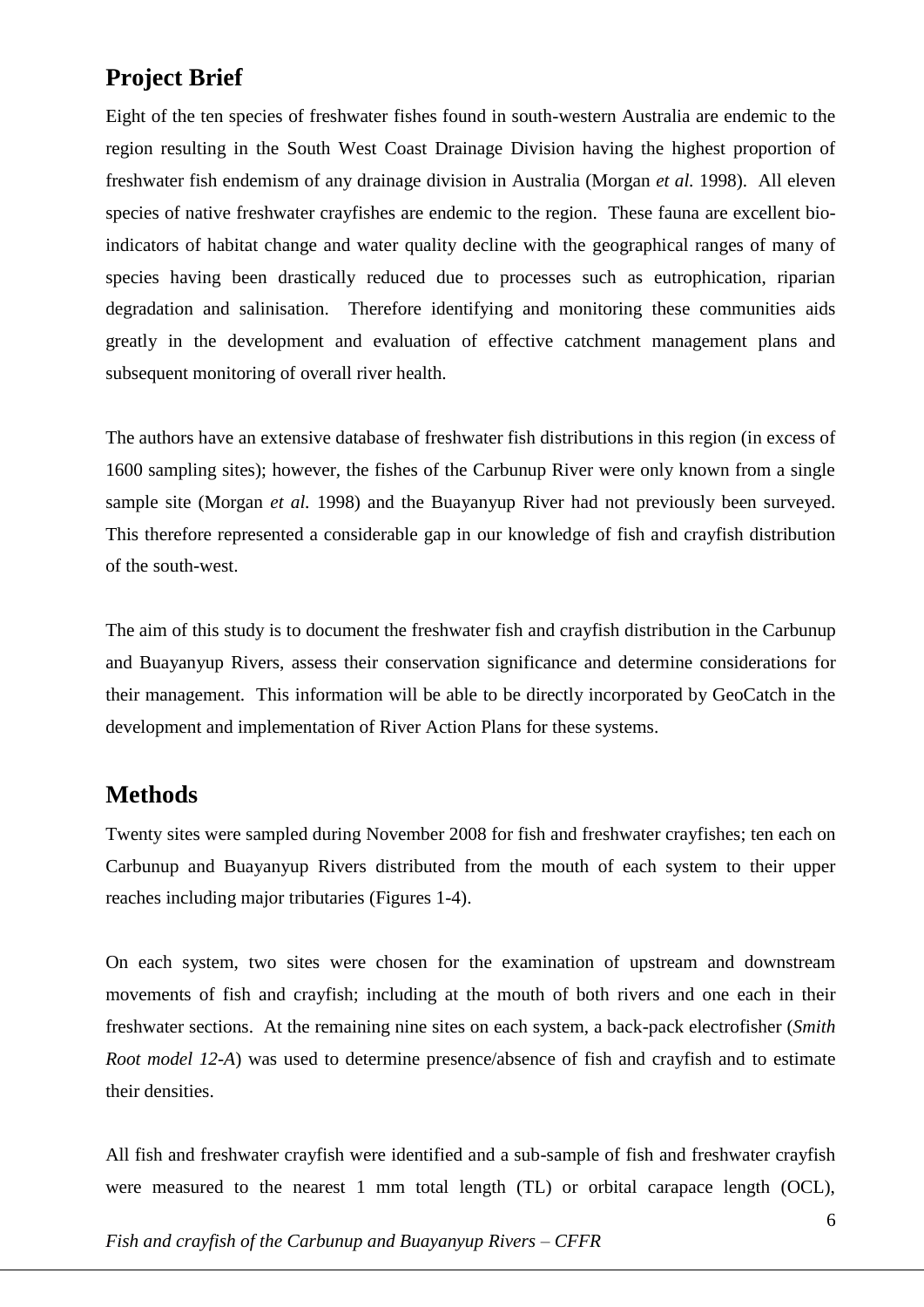respectively. Length-frequency distributions of each species were plotted and analysed. These data were then used to provide an overall assessment of the fish communities in each system.

The study also involved landholder consultation and involvement through GeoCatch coordination. Furthermore, year eight students from the Naturaliste College joined the researchers for a field day on Buayanyup Brook to learn about freshwater fish in their region and as an introduction to the development of a captive breeding project at the school (Figure 2).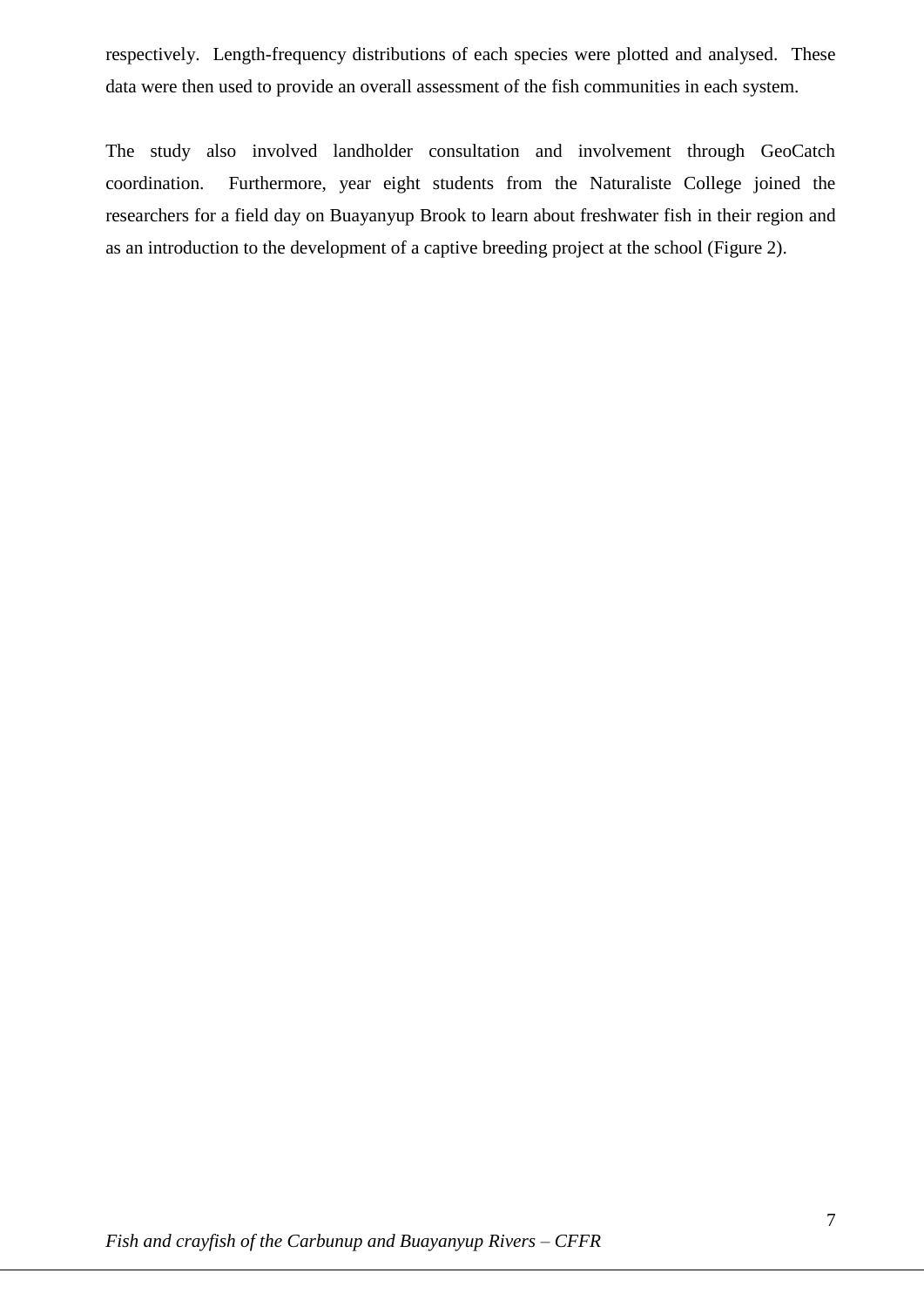

Figure 1: Satellite image of the sites sampled in Carbunup (blue symbols) and Buayanyup (red symbols) Rivers in November 2008. Source Google Maps (2008). N.B. diamonds indicate fyke net sites, squares density estimate sites, and the circle indicates the Morgan et al. (1998) site.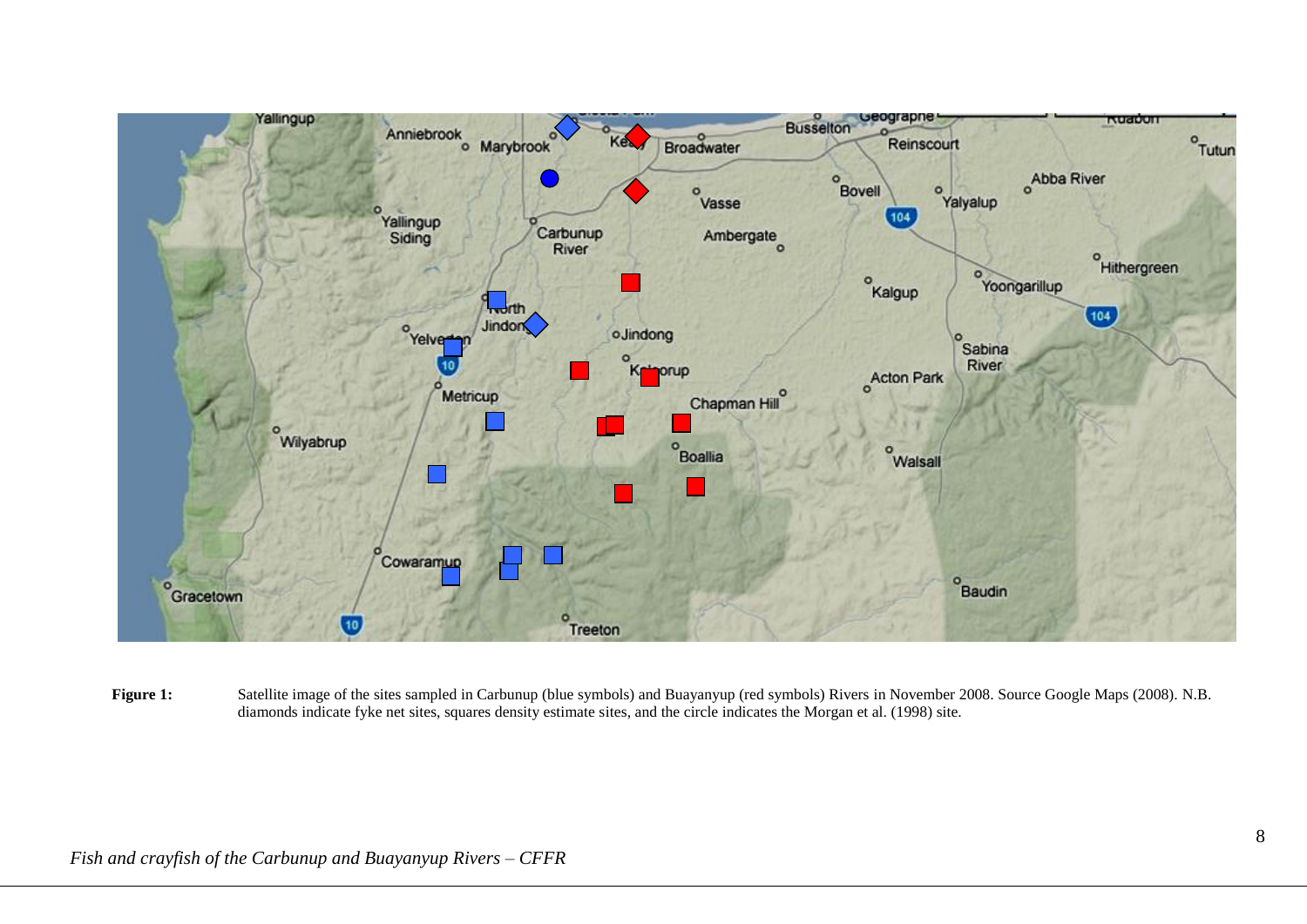

**Figure 2:** Sampling images from the survey in November 2008. N.B. the year eight science students from the Naturaliste College that were involved in the Buayanyup River survey with the view to undertaking a breeding program of their local freshwater fish. See the Buayanyup River section for the freshwater fish species present.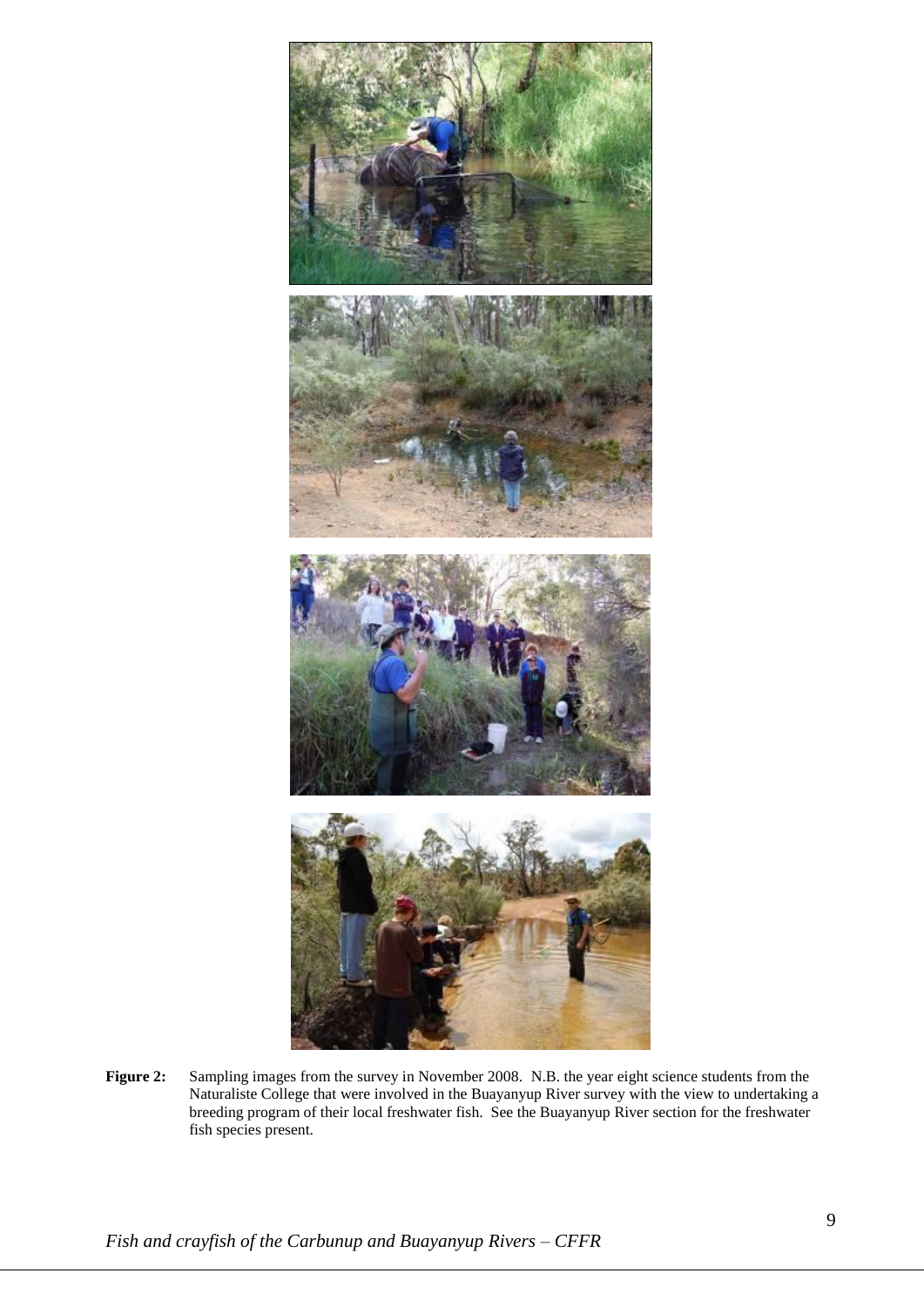

**Figure 3:** Sites sampled on the Carbunup River during in November 2008.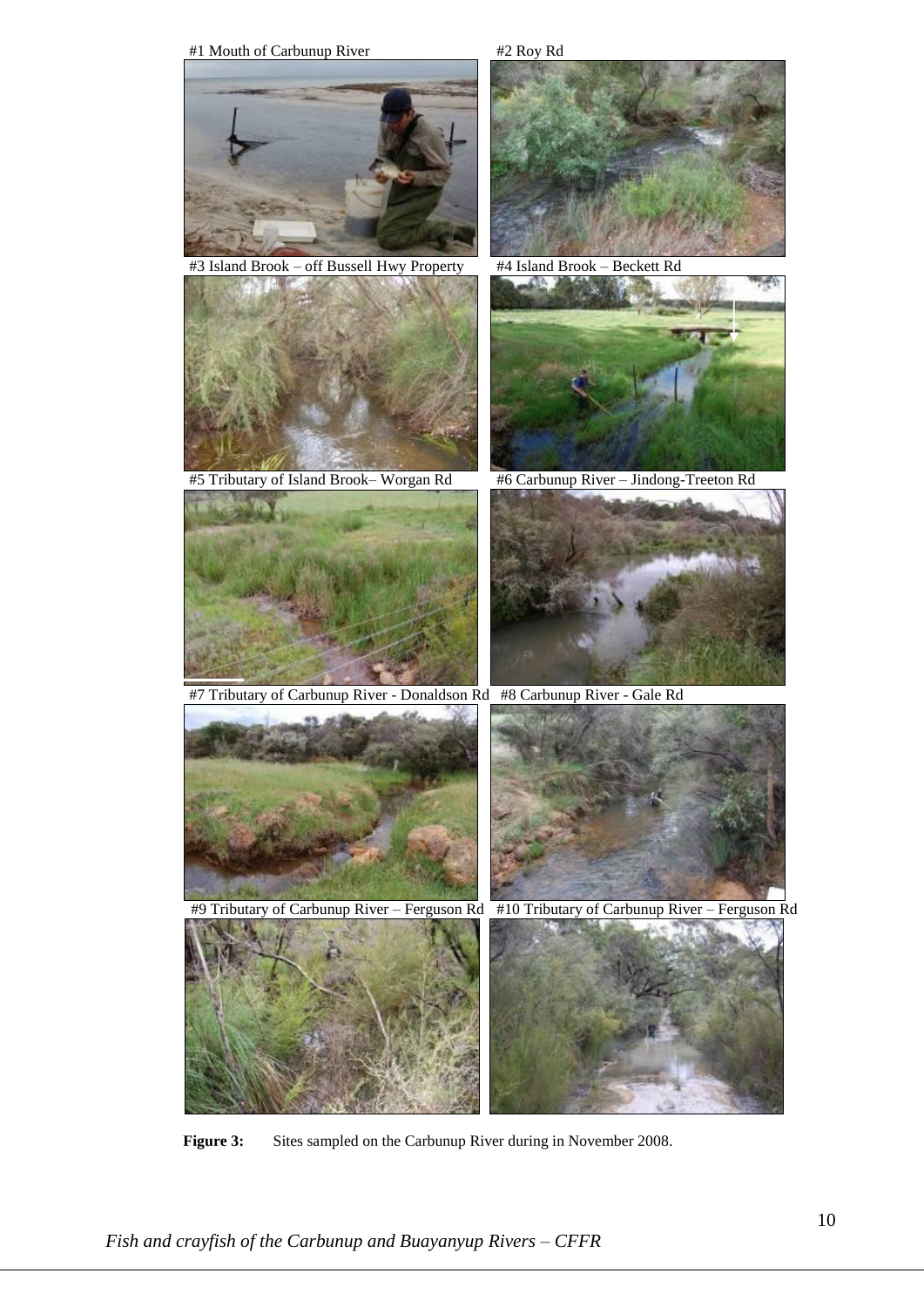

#3 Buayanyup River – Hairpin Rd Amelia Park #4 Buayanyup River – Jindong Treeton Rd

漢方小門





#5 Tributary of Buayanyup River – Adams Rd #6 Tributary of Buayanyup River – Gale Rd





#9 Ironstone Gully – Kohlhagen Rd #10 Ironstone Gully – Jacka Rd





**Figure 4:** Sites sampled on the Buayanyup River during in November 2008.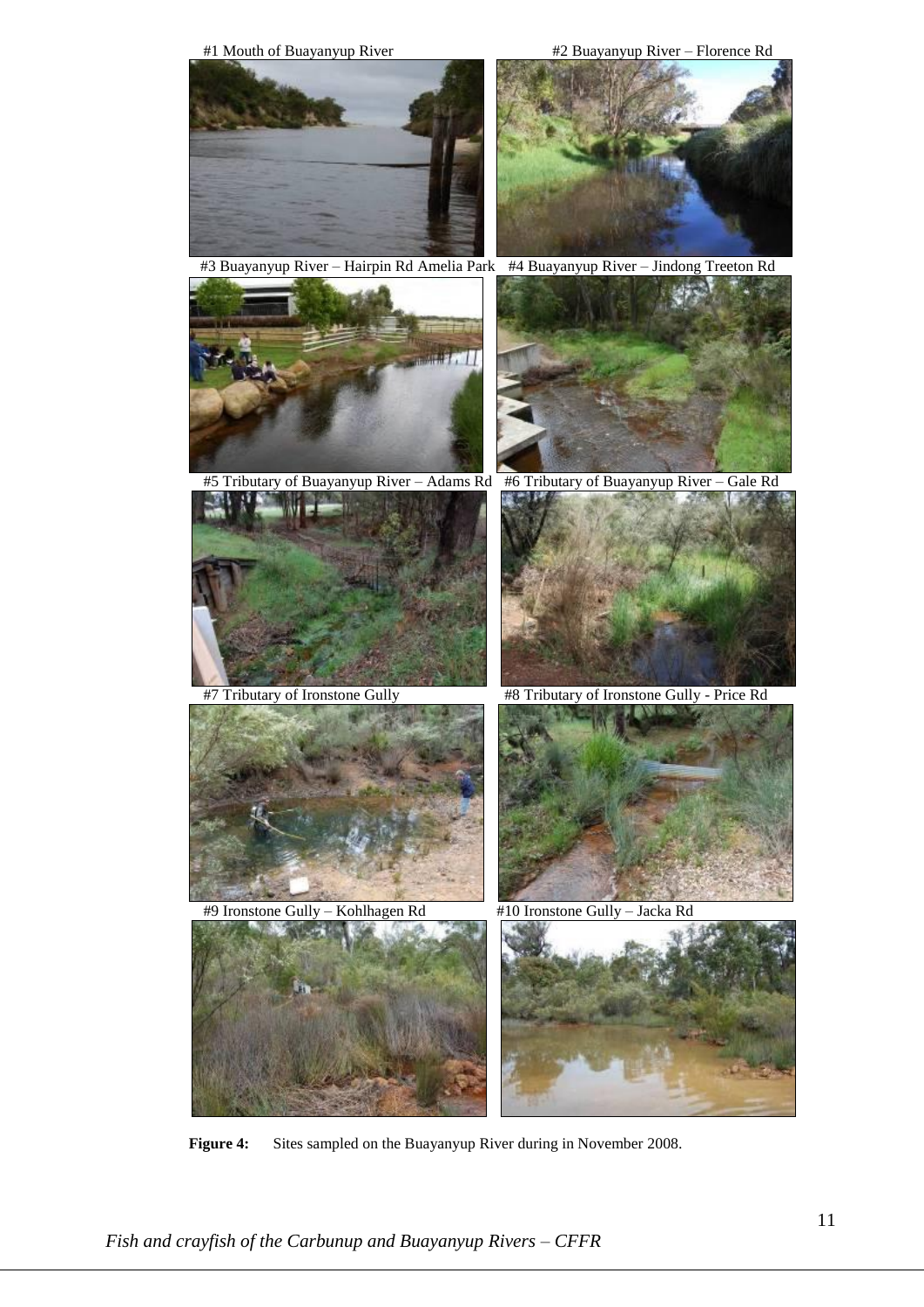### **Results and Discussion**

#### **Carbunup River**

#### *Endemic freshwater fishes*

There were 484 endemic freshwater fishes from four species captured in the Carbunup River during the study (Table 1). These species included the Western Minnow (*Galaxias occidentalis*), Western Pygmy Perch (*Edelia vittata*), Nightfish (*Bostockia porosa*) and the Mud Minnow (*Galaxiella munda*) (a rare species, listed as Schedule 1 *Wildlife Protection Act 1950*) (Table 1). The common south-west endemic Western Pygmy Perch was the most abundant (315 individuals or 65% of freshwater endemic fish captures) and widespread freshwater fish species being recorded at five of the nine freshwater sites (i.e. excluding the estuarine site #1 at the mouth of the river) up to a density of 3.36 fish  $m<sup>-2</sup>$  (Table 1, Figure 1). The Western Minnow was also relatively abundant (149 individuals or 31% of freshwater endemic fish captures) and was recorded at four of the nine freshwater sites (Table 1). The Nightfish (18 individuals from a single site, 4% of freshwater endemic fish captured) and the Mud Minnow (two individuals, 0.4% of captures from two sites) were less abundant and more restricted in their distributions (Table 1).

Figure 5 shows the direction and strength (scaled for stream width) of movement of the three endemic fishes captured in the fyke nets at Roy Rd (site #2). Large upstream movements of Western Minnow (~91% of fyke net captures of this species) were recorded along with some upstream movement (~94% of captures) of Nightfish). Very minimal movements of the widespread and abundant Western Pygmy Perch were recorded at that site (Figure 5). It is likely that the movements were associated with feeding rather than upstream spawning migration as the all mature individuals of these species had spent gonads.

The length-frequency histograms of endemic fishes revealed the presence of multiple age classes of Western Minnow (including 0+ animals <~60 mm TL) probably recruited from spawning in winter 2008; the known breeding period of the species (see Pen & Potter 1991a). The Western Pygmy Perch also clearly consisted of at least two age cohorts, including a recently recruited 0+ cohort ~10-25 mm TL as a result of recent spring spawning; the known breeding period of this species (see Pen & Potter 1991b). The Nightfish probably consisted of three age classes including a single  $0+$  individual 36 mm TL from the spring spawning period (Pen & Potter 1991c) (Figure 6). The single Mud Minnow captured measured 45 mm TL and was probably 1+ years of age. The peak spawning period of this rare species is late winter/early spring (Pen *et al.*  1991) and it generally has a one year life-cycle making populations particularly vulnerable to disturbance. The recording of this species in Carbunup River represents a significant finding and a range extension of the species with nearby populations known from the upper Margaret River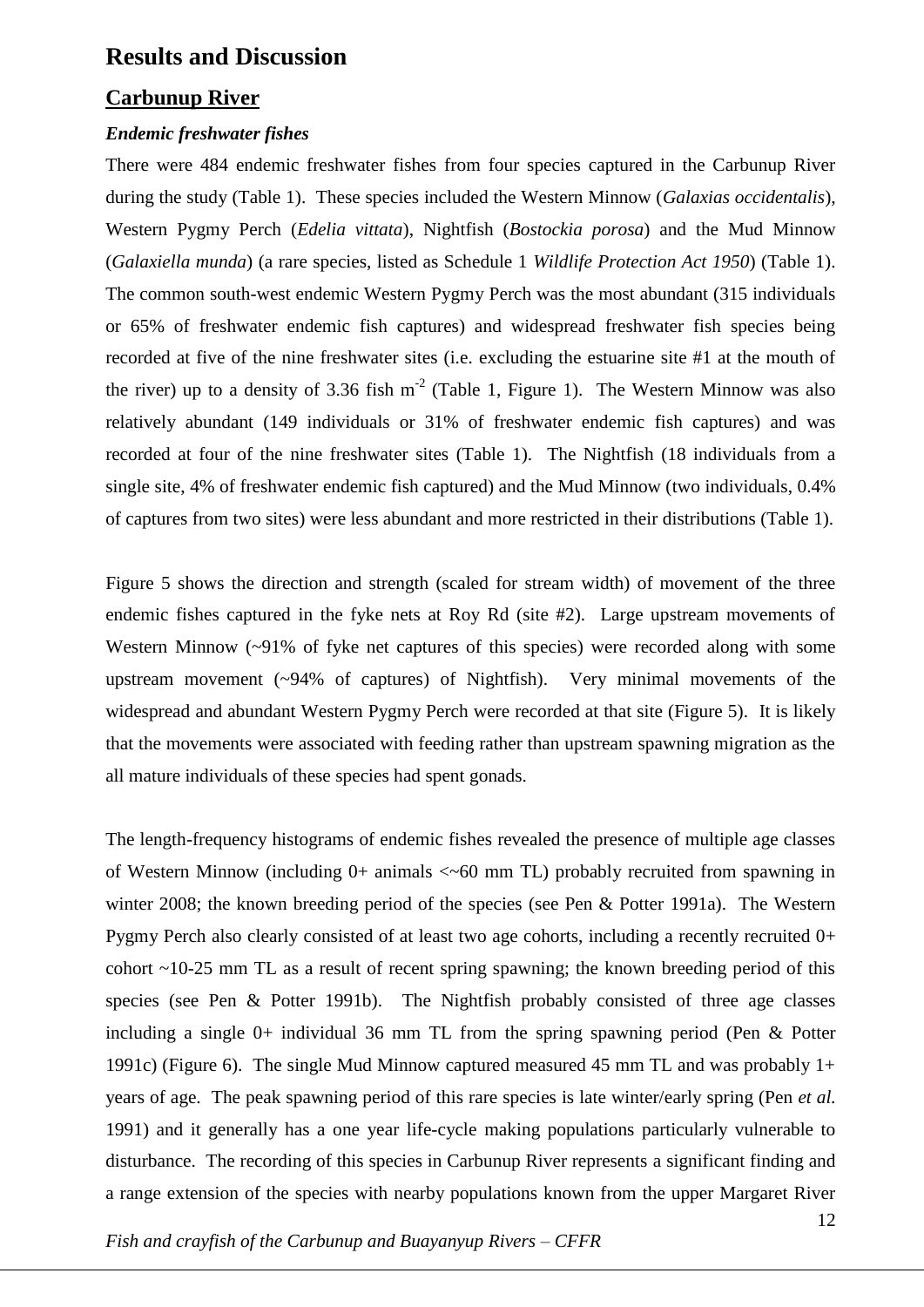(Morgan *et al.* 1998) and upper Vasse River (Morgan & Beatty 2004). It is generally only recorded in relatively undisturbed habitats and its presence at site #10 (Ferguson Rd in State Forest) was not unexpected; however, its presence at the private property on Donaldson Rd was somewhat unexpected but may be aided by the thick riparian vegetation present at that site that may offer hide and spawning habitat (Figure 3). This highlights the importance of protecting remnant riparian vegetation on private property to aid in the conservation of endemic fish populations.

The Carbunup River therefore houses viable populations of at least three endemic freshwater fishes with the viability status of the rare Mud Minnow unclear, but possibly vulnerable to extirpation from the system due to its highly restricted distribution and very low abundance. Protection and rehabilitation of riparian vegetation would benefit these populations and aid in their ongoing viability.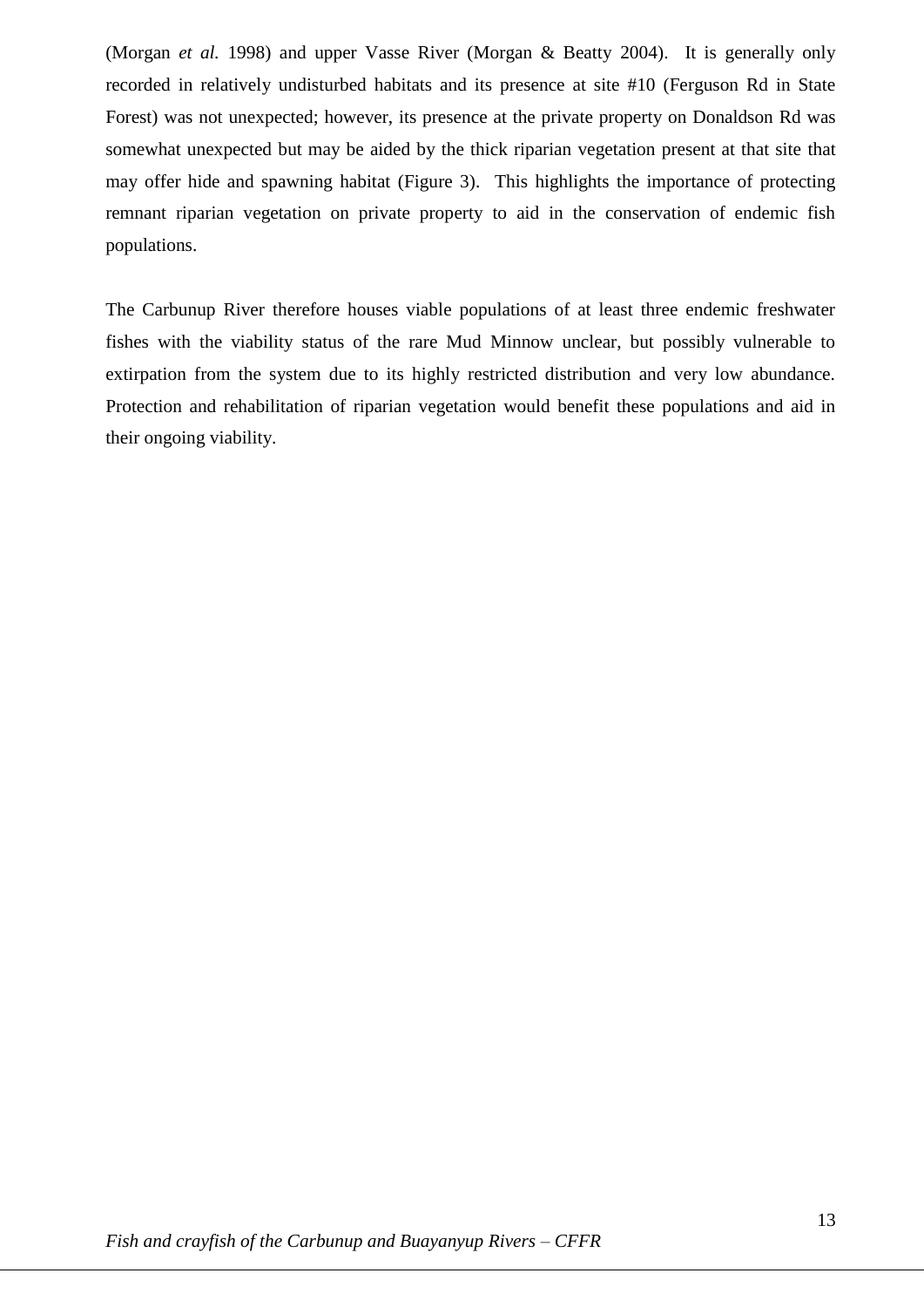**Table 1:** Mean densities of fish and decapods at sites (excluding the estuarine site) sampled in Carbunup River in November 2008. N.B. \* fyke netting record.

|                                                                   | Lat    | Long    | <b>Native fishes</b>     |               |           |                           |                              |                   |         | <b>Native decapods</b> |                          | <b>Introduced species</b> |                         |
|-------------------------------------------------------------------|--------|---------|--------------------------|---------------|-----------|---------------------------|------------------------------|-------------------|---------|------------------------|--------------------------|---------------------------|-------------------------|
| <b>Site</b><br>description/number                                 |        |         | Western<br><b>Minnow</b> | Mud<br>Minnow | Nightfish | Western<br>Pygmy<br>Perch | <b>Black-strip</b><br>Minnow | Blue-spot<br>Goby | Gilgie  | Smooth<br>Marron       | South-<br>west<br>Shrimp | Yabbie                    | Eastern<br>Mosquitofish |
| <b>Carbunup River</b>                                             |        |         |                          |               |           |                           |                              |                   |         |                        |                          |                           |                         |
| #2 Carbunup - Roy<br>Rd                                           | 33.748 | 115.189 | $\star$                  |               | $\star$   | $\star$                   |                              |                   | $\star$ | $\star$                | $\star$                  |                           |                         |
| #3 Island Brook 7151<br><b>Bussell Hwy Clive</b><br><b>Smiths</b> | 33.737 | 115.168 | 0.010                    |               |           | 0.046                     |                              |                   | 0.036   |                        |                          |                           | 0.005                   |
| #4 Island Bk Beckett<br>Rd                                        | 33.760 | 115.142 |                          |               | 0.020     |                           |                              |                   | 1.140   |                        |                          |                           |                         |
| #5 Island Brook -<br>small trib Worgan Rd                         | 33.820 | 115.133 |                          |               |           |                           |                              |                   | 2.400   |                        |                          |                           |                         |
| #6 Carbunup - upper<br>Jindong-Treeton Rd                         | 33.858 | 115.200 |                          |               |           | 3.360                     |                              |                   |         |                        |                          |                           |                         |
| #7 Carbunup - 406<br>Donaldson Andrew<br>Green                    | 33.869 | 115.140 | 0.323                    | 0.020         |           | 1.720                     |                              |                   | 0.403   |                        |                          |                           |                         |
| #8 Carbunup - Gale<br>Rd                                          | 33.796 | 115.166 | 0.150                    |               |           | 0.063                     |                              | 0.060             | 0.250   | 0.020                  | 0.175                    |                           |                         |
| #9 Carbunup - small<br>trib Ferguson Rd                           | 33.860 | 115.176 |                          |               |           |                           |                              |                   | 1.700   |                        |                          |                           |                         |
| #10 Carbunup -<br>small trib Ferguson<br>Rd                       | 33.866 | 115.175 |                          | 0.033         |           |                           |                              |                   | 0.100   |                        |                          |                           |                         |
| <b>TOTAL NUMBER</b>                                               |        |         | 149                      | $\mathbf{2}$  | 18        | 315                       | $\mathbf 0$                  | 3                 | 147     | $\overline{7}$         | 14                       | 0                         | $\mathbf 1$             |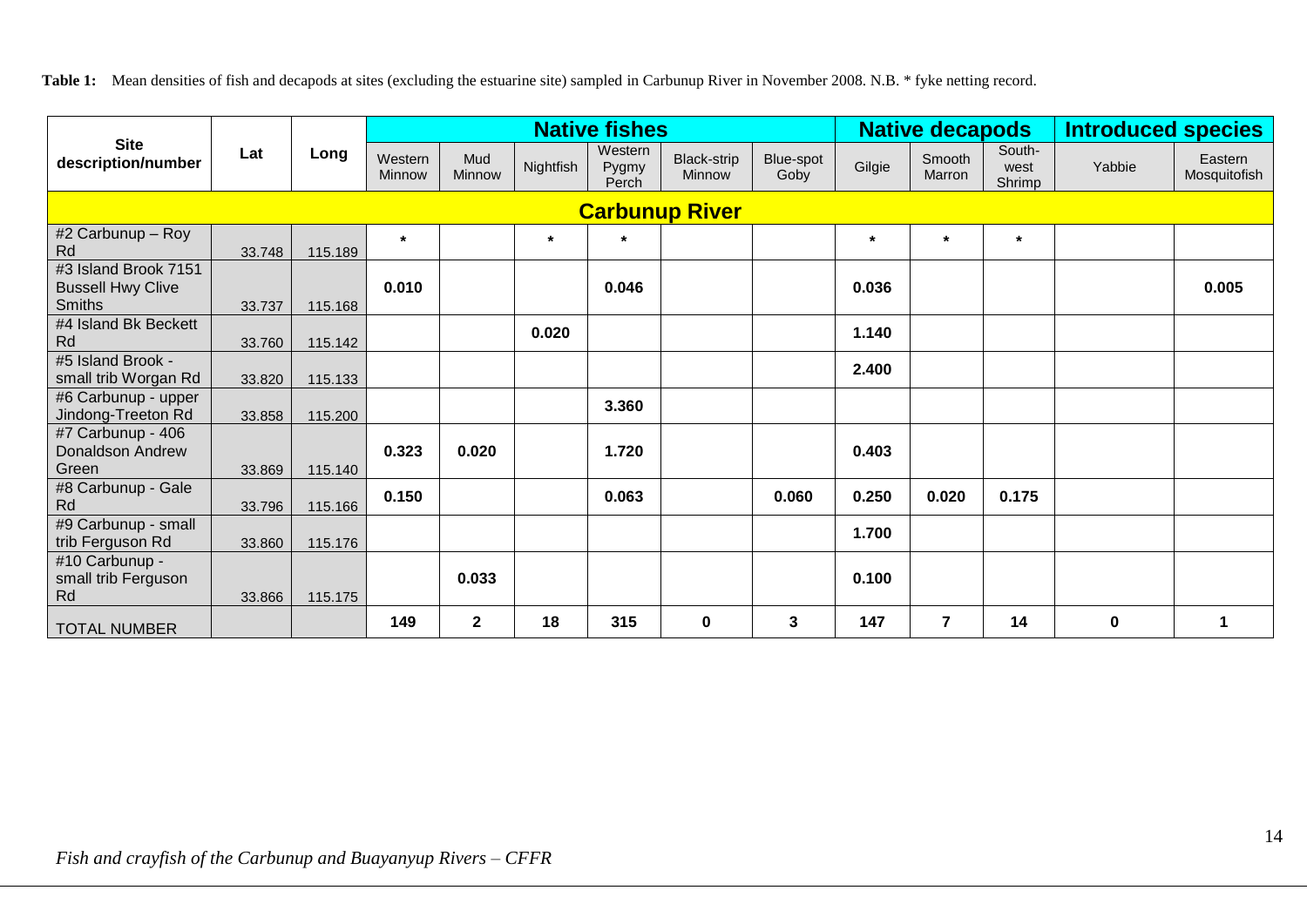

Figure 5: Scaled numbers and direction of movement of endemic fishes captured at Roy Rd in the Carbunup River.



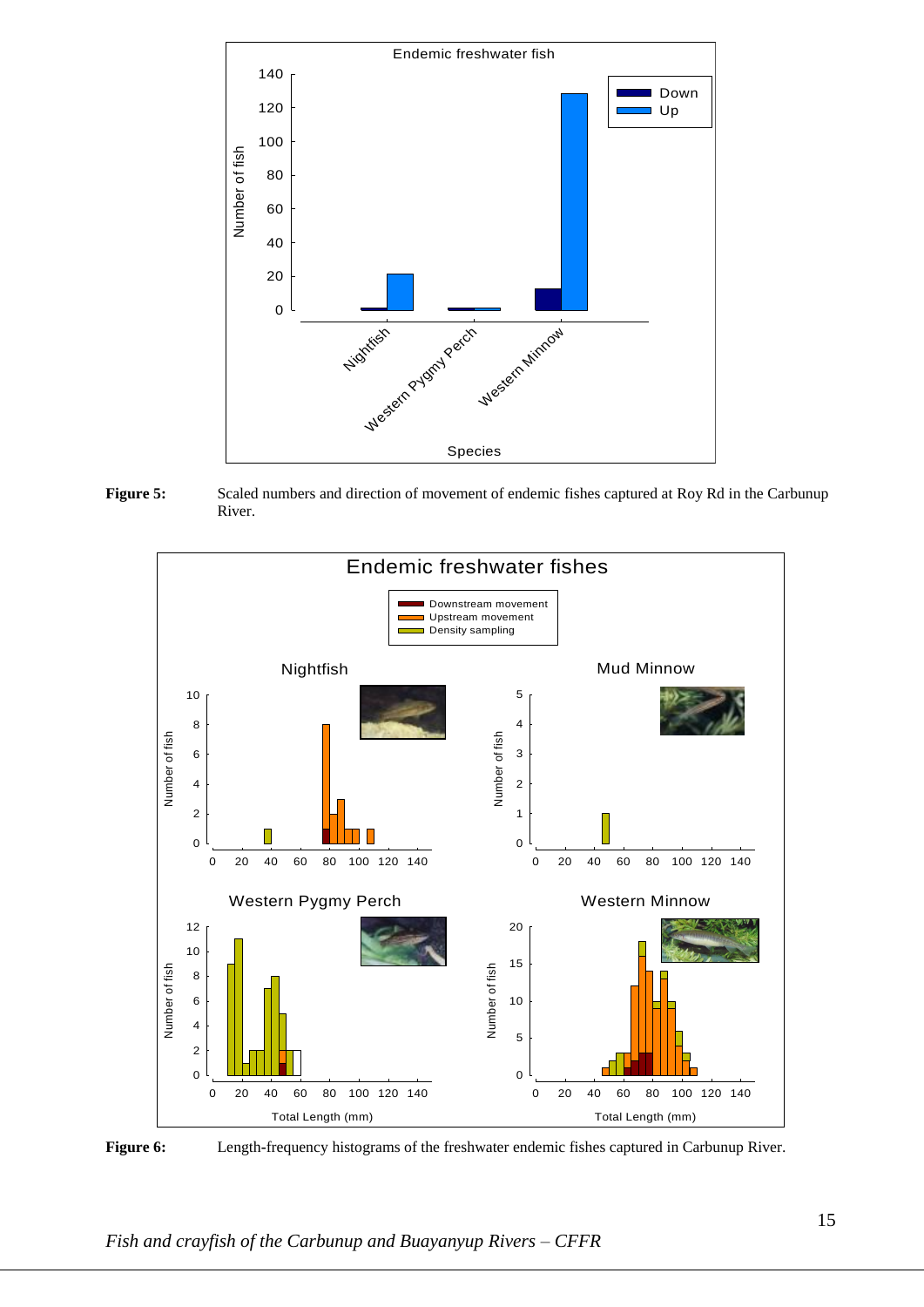#### *Endemic freshwater decapods*

Native freshwater crayfishes captured in the freshwater sites were the Gilgie (*Cherax quinquecarinatus*) and Smooth Marron (*Cherax cainii*) with the native South-west Shrimp (*Palaemonetes australis*) also being recorded. The Gilgie was the most abundant (147 individuals or 88% of freshwater decapod captures) and widely distributed species captured in the Carbunup River being found in eight of the nine freshwater sites up to a density of 2.4 crayfish  $m<sup>-2</sup>$  (Table 1). Seven Smooth Marron (4% of freshwater decapod captures) and 14 South-west Shrimp (8% of freshwater decapod captures) were captured from Gale Rd (site #8) and Roy Rd (in the fyke net sampling, see below, Table 1).

Movement of all three species (100% of Gilgies and South-west Shrimps, 67% of Smooth Marron) was predominantly in a downstream direction; and probably a result of nocturnal foraging (at least for the crayfishes) and not spawning as those crayfish captured were juveniles (see discussion below) (Figure 7).

Multiple age classes of both the Gilgie (total size range 9-25 mm OCL, see Figures 8 and 9) and Smooth Marron (size range 15-30 mm OCL) were evident in the Carbunup River; including 0+ (mode of 10-15 mm OCL for the Gilgie and 15-20 mm OCL for the Smooth Marron). The Gilgie has the ability to spawn multiple times from spring through summer (Beatty *et al.* 2005) whereas the Smooth Marron generally only breeds once during winter with juveniles generally released from the pleopods (under the abdomen) of females in November and December (Beatty *et al.* 2003). Therefore, the 0+ individuals of these species would probably have been released the previous spring/summer period.

The Gilgie is a relatively widespread endemic freshwater crayfish and has the ability to occupy both permanent and temporary freshwater habitats; including rivers, streams and wetlands. These adaptive traits would enable its wide distribution in the freshwater sites in the Carbunup River (and Buayanyup River, see next section). They also result in this species being relatively tolerant of habitat disturbance (apart from high levels of salinisation) and have been recorded in many altered drainage systems (for example see Morgan & Beatty 2008).

The Smooth Marron generally prefers larger aquatic habitats and its relatively low abundance in the Carbunup River may reflect the relatively small size of this river compared to other major rivers of the region. The species also requires permanent surface waters which would restrict its distribution to those areas of the Carbunup River that are perennial (e.g. areas with summer refuge pools). Its general non-burrowing nature also results in it relying on instream habitat for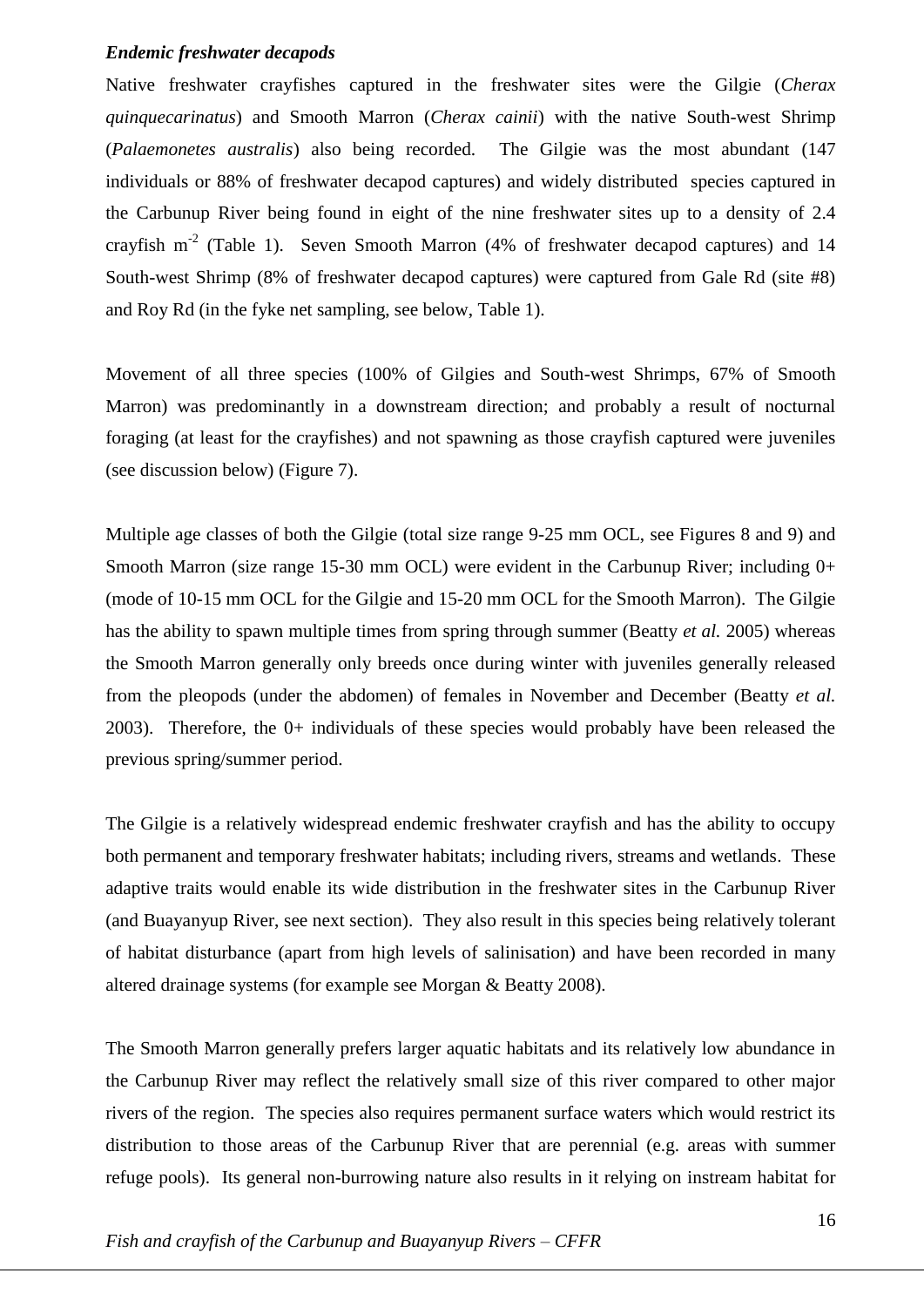shelter (such as large woody debris and rocks); particularly during breeding and moulting. Therefore, intact riparian vegetation is beneficial to the species by providing a natural source of shelter habitat.

The Carbunup River therefore supports two species of endemic freshwater crayfishes with the Gilgie being widespread and clearly viable whereas the Smooth Marron is more restricted and probably more vulnerable to disturbance due to its reliance on larger, permanent aquatic habitats and also exposure to recreational fishing pressure.



**Figure 7:** Scaled numbers and direction of movement of freshwater decapods captured at Roy Rd in the Carbunup River.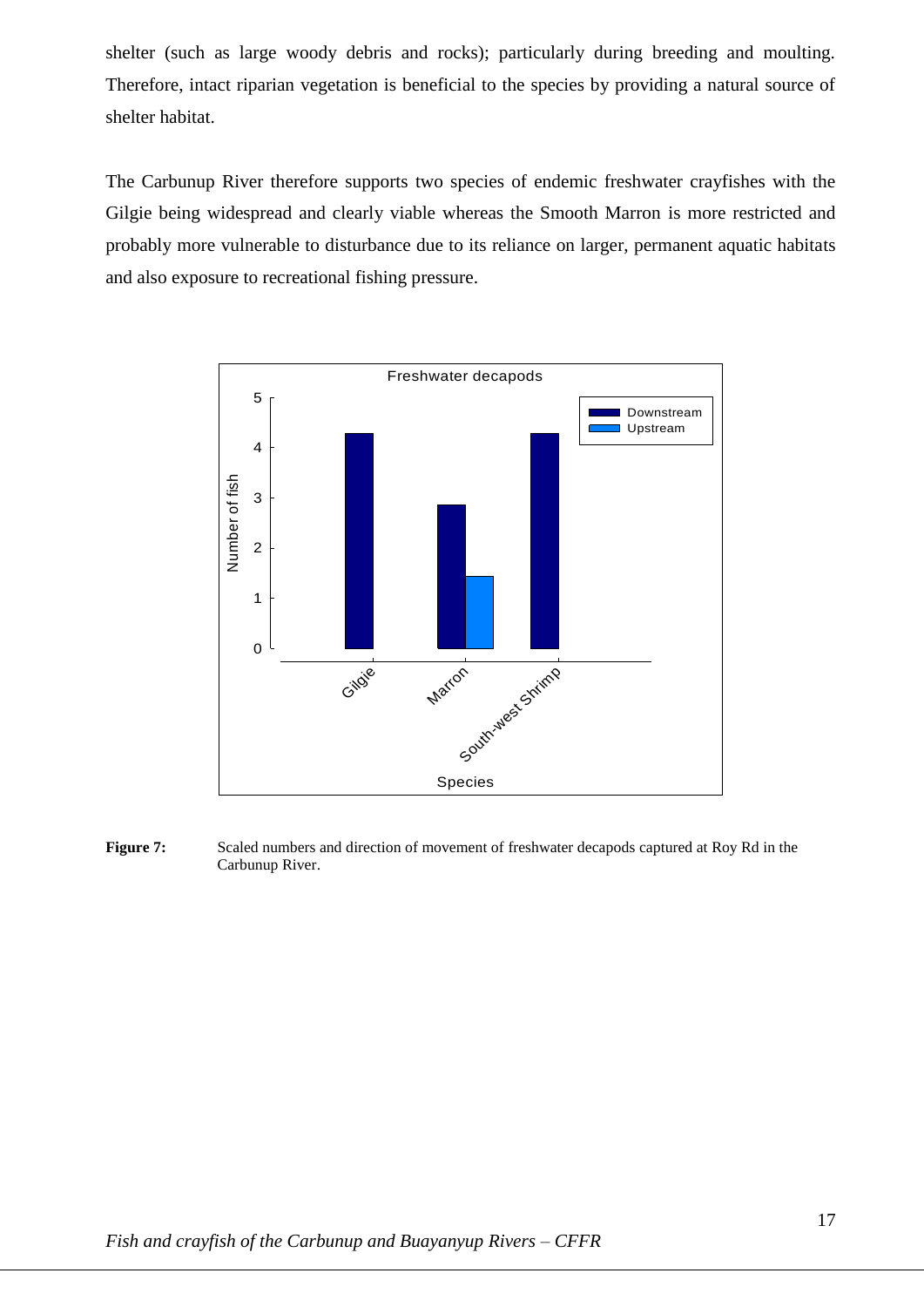

**Figure 8:** Length-frequency histograms of the freshwater endemic crayfishes captured in the Carbunup River.



Figure 9: Juvenile (0+) Gilgies captured from the upper Carbunup River (Ferguson Rd).

*Fish and crayfish of the Carbunup and Buayanyup Rivers – CFFR*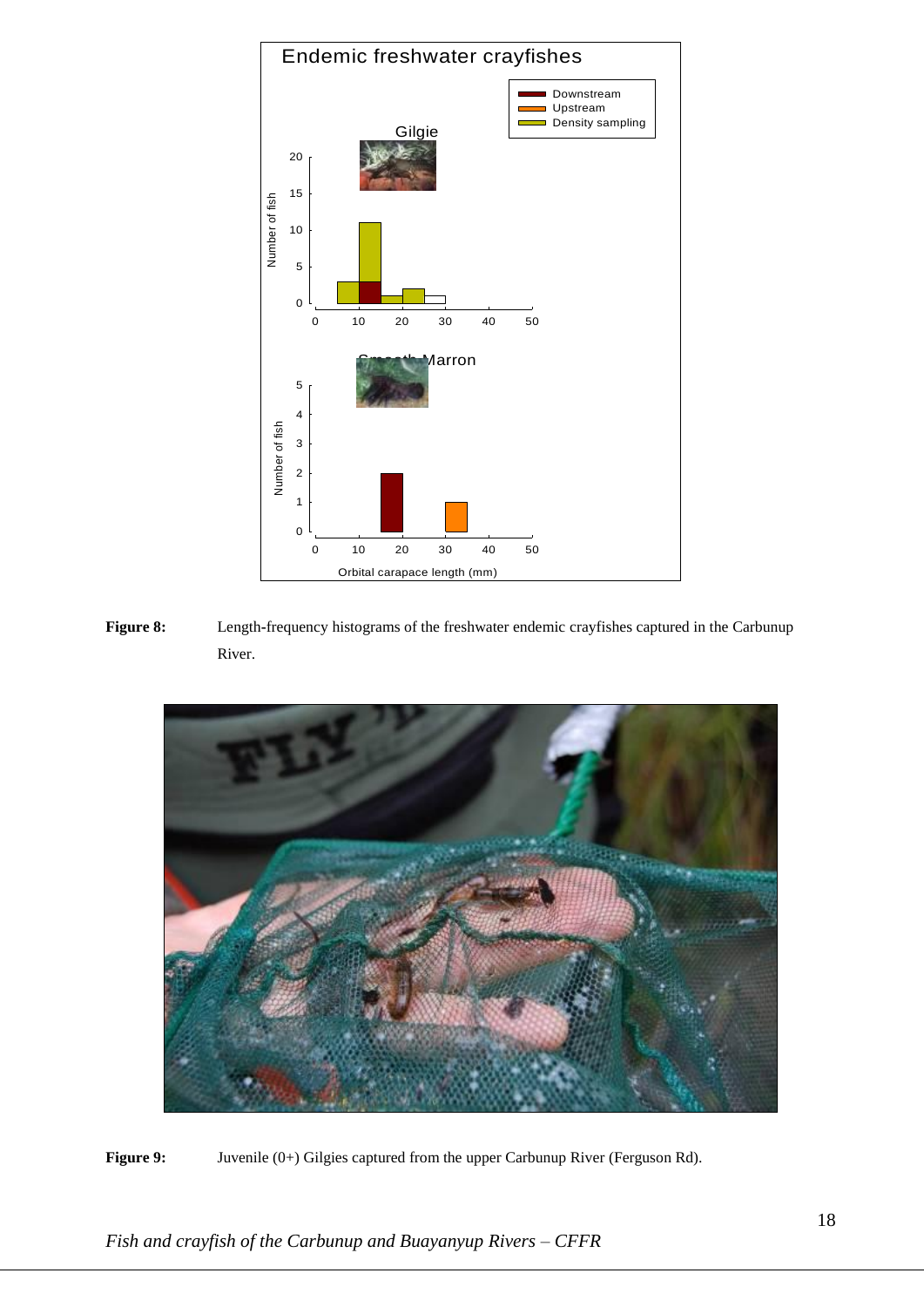#### *Estuarine fauna*

There were nine species of fish and two species of decapods recorded from the (tidal) estuarine site at the mouth of the Carbunup River (Figure 10). Western Hardyhead (*Leptatherina wallacei*) and *Leptatherina presbyteroides* were captured in the greatest numbers; mostly moving in an upstream direction (Figure 10). Juvenile Sea Mullet (see length-frequencies below) were also recorded moving into the Carbunup River. All other species were captured moving in a downstream direction (Figure 10). Notable species included the Blue Swimmer Crab and Black Bream (Figure 10).

The length-frequency distributions of key fish species (in this case those of recreational fishing importance or where large numbers were captured) captured near the mouth are shown in Figure 11. The two hardyhead species (Western Hardyhead *Leptatherina wallacei* and *Leptatherina presbyteroides*) had similar length-frequency distributions. The Black Bream (see Figure 3) and two of the three Blue Swimmer Crabs were sub-legal size. Juvenile Sea Mullet were also recorded.

It appears that the tidal reaches of the Carbunup River are utilised by a number of estuarine or near-shore species as a nursery area or possibly for spawning. A more comprehensive study with at least seasonal sampling would be required to better understand the fish community dynamics of the estuarine reaches of the Carbunup River.



**Figure 10:** Scaled numbers (log scale) and direction of movement of fish and decapods captured at the mouth of the Carbunup River.

*Fish and crayfish of the Carbunup and Buayanyup Rivers – CFFR*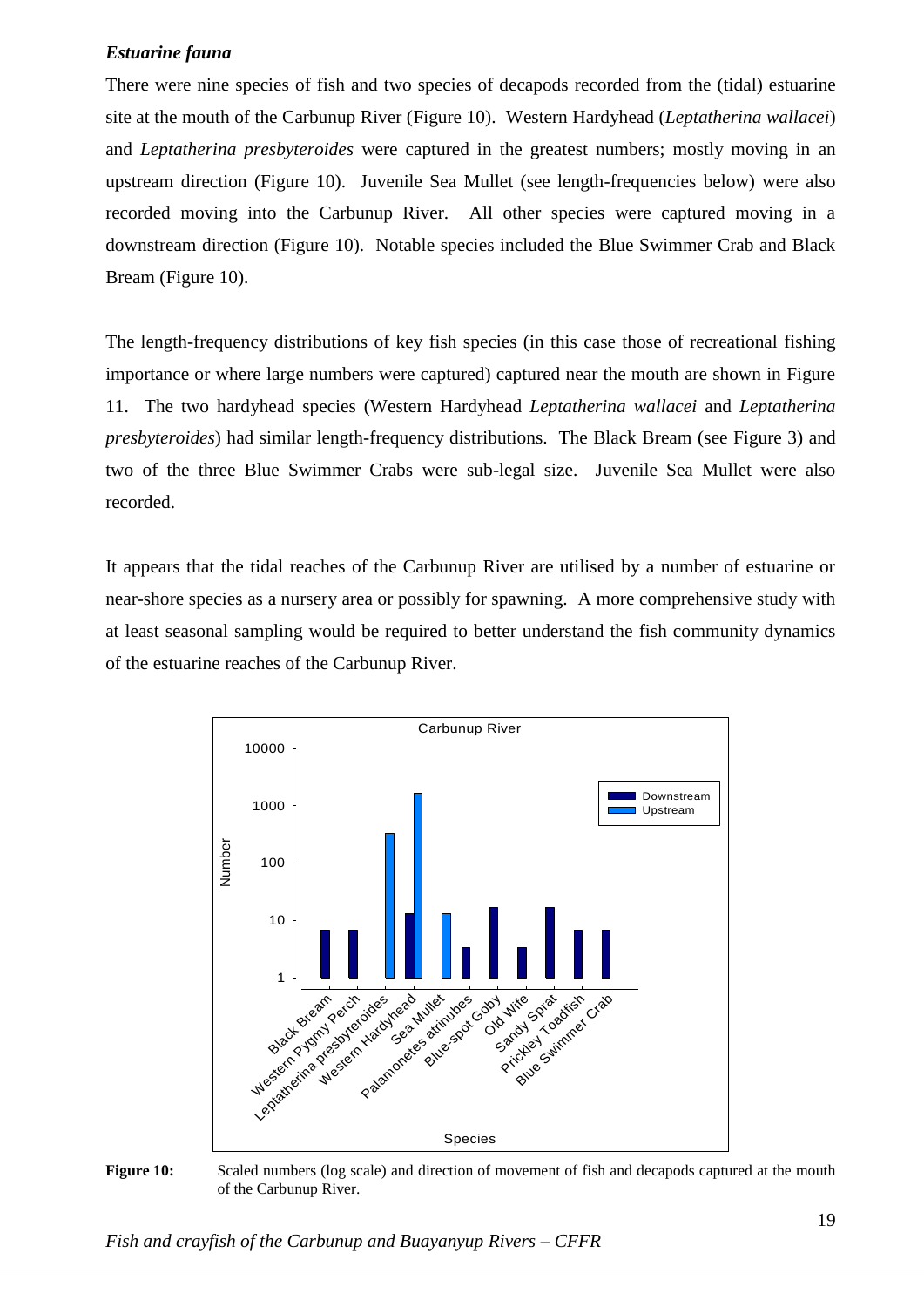

**Figure 11:** Length-frequency histograms of the fishes and decapods captured at the mouth of the Carbunup River.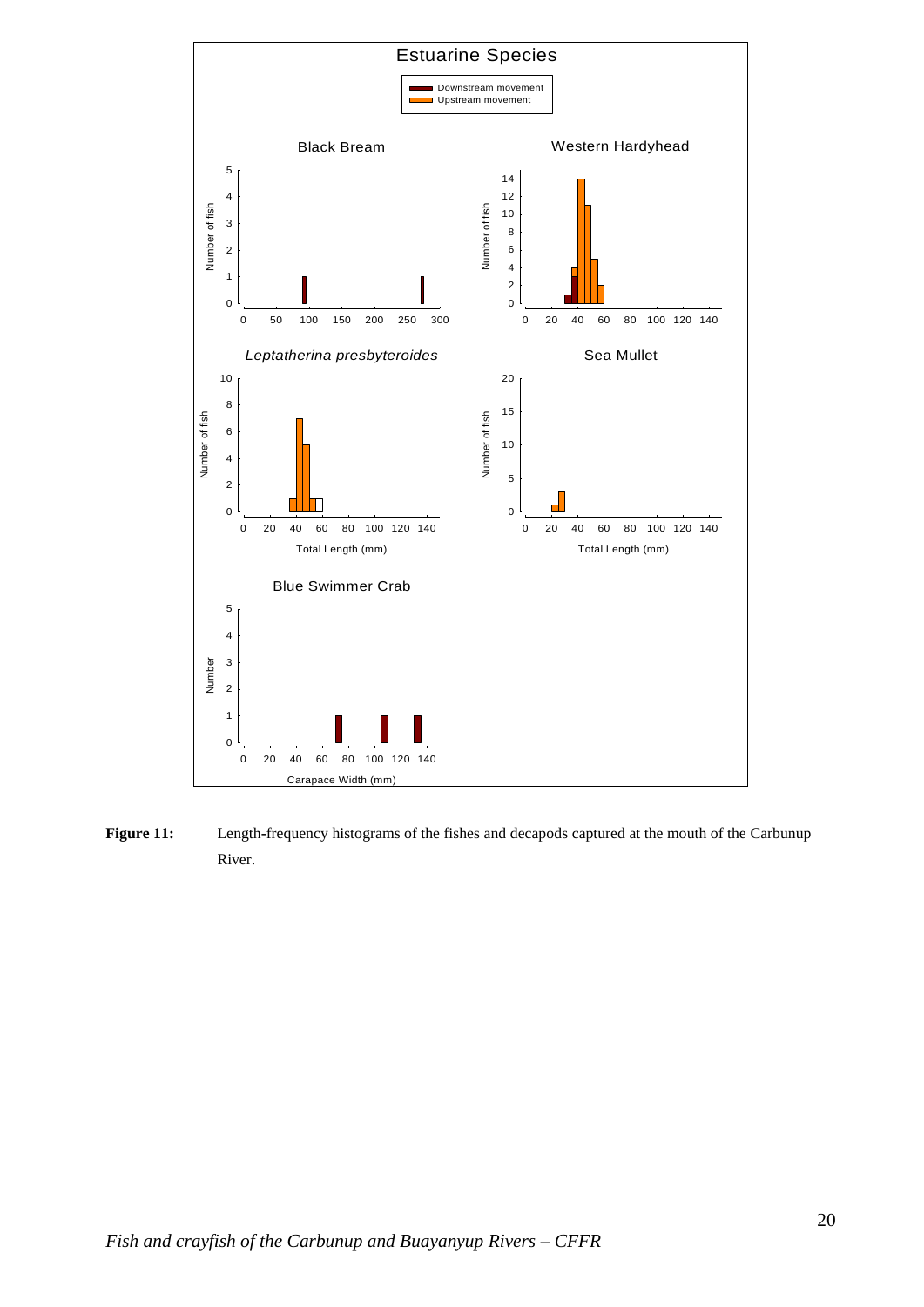#### *Introduced species*

Only one introduced species was recorded in the Carbunup River during the study; the Eastern Gambusia at a low density  $(0.005 \text{ fish m}^{-2} \text{ Table 1})$  at the property on Bussell Hwy (site #3). However, it should be noted that although not captured during the current study, the Redfin Perch has previously been recorded at the single site previously sampled in the river. The Eastern Gambusia has the ability to rapidly proliferate (live-bearer, young age at maturity) and abundances of the species generally increase during the warmer breeding period; therefore greater numbers may exist in the Carbunup River during summer. It is a damaging species despite its small sized  $( $60$$ mm) as it is very aggressive and fin-nips native fishes; particularly Western Pygmy Perch and young (<1 year old) Nightfish (Pen & Potter 1991, Gill *et al.* 1999) (see Figure 12). Its fin-nipping behaviour results in loss of fin rays from the caudal fin reducing swimming ability further increasing susceptibility to attack. Loss of fins may ultimately result in death of individuals (Gill *et al.* 1999). The species generally thrives in slower flowing (or lentic systems), or degraded habitats such as irrigation drains that do not offer refuge (instream structure) for native fishes (Gill *et al.*  1999, Morgan unpublished data). Its low numbers in the current study may suggest that the system did not offer such ideal habitats; however, as mentioned, re-examination during summer could confirm this. Should this additional sampling confirm a restricted distribution and/or low abundance, then a control programme may be appropriate to attempt to eradicate this species from the system.



**Figure 12:** Fin-nipped Western Pygmy Perch from an Eastern Mosquitofish (insert – not to scale).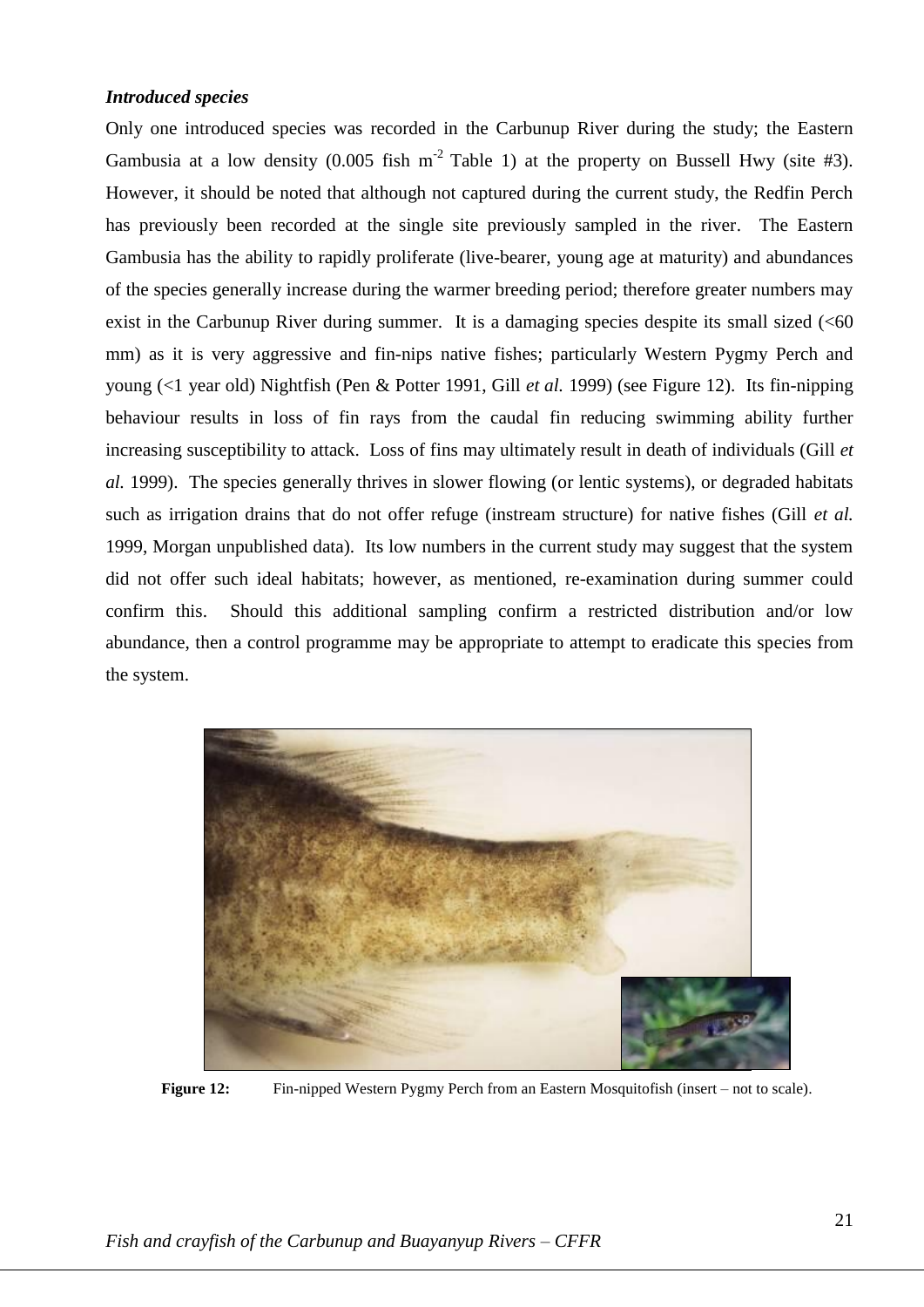### **Buayanyup River**

#### *Endemic freshwater fishes*

There were 510 endemic freshwater fishes from four species captured in the Buayanyup River during November 2008 (Table 2). Three of these species were the same as recorded in Carbunup River, i.e. the Western Minnow, Western Pygmy Perch and Nightfish. Based on the position of the origin of the dorsal fin relative to the position of the fifth anal fin ray (i.e. dorsal origin being vertically anterior to the fifth anal ray), the fourth species appeared to be the Black-stripe Minnow (*Galaxiella nigrostriata*) (recorded in Ironstone Gully on Kohlhagen Rd site #9, Figure 1, Table 1). However, additional specimens (of larger size) are still required to completely confirm this identification as the species is very similar in appearance to the Mud Minnow (the latter being recoded in the Carbunup River) (Table 2). This re-sampling is scheduled to occur in 2009 and genetic analysis may also be required.

The common south-west endemic Western Pygmy Perch was the most abundant (317 individuals or 62% of freshwater endemic fish captures, up to 1.413 fish  $m^{-2}$ ) and, along with the Western Minnow (114 individuals or 22% of freshwater endemic fish captures) were recorded at four of the nine freshwater sites (i.e. excluding the estuarine site #1 at the mouth of the river) (Table 2). The Nightfish was the third most abundant and was the most widespread freshwater fish species being recorded at five of the nine freshwater sites up to a density of 0.24 fish  $m<sup>-2</sup>$  (Table 2).

The direction and strength (scaled for stream width) of movement of the three endemic fishes captured in the fyke nets at Florence Rd bridge (site #2) demonstrated large downstream movements of Western Pygmy Perch (69% of individuals), Western Minnow (95% of individuals) and Nightfish (100% of individuals) (Figure 13).

Almost all gonads of mature female individuals appeared to be in a recovery state suggesting that they had already spawned (see the Carbunup River section for spawning period discussion). Therefore, downstream movements may have been a post-spawning response following a previous upstream movement during winter/early spring (additional seasonal sampling would be required to accurately determine spawning periods and associated migration patterns of these species).

As with the Carbunup River, the length-frequency histograms of endemic fishes revealed the presence of multiple age classes of Western Minnow (0+ animals <~55 mm TL) probably recruited from spawning in winter 2008 (Pen & Potter 1991a). Western Pygmy Perch also had at least two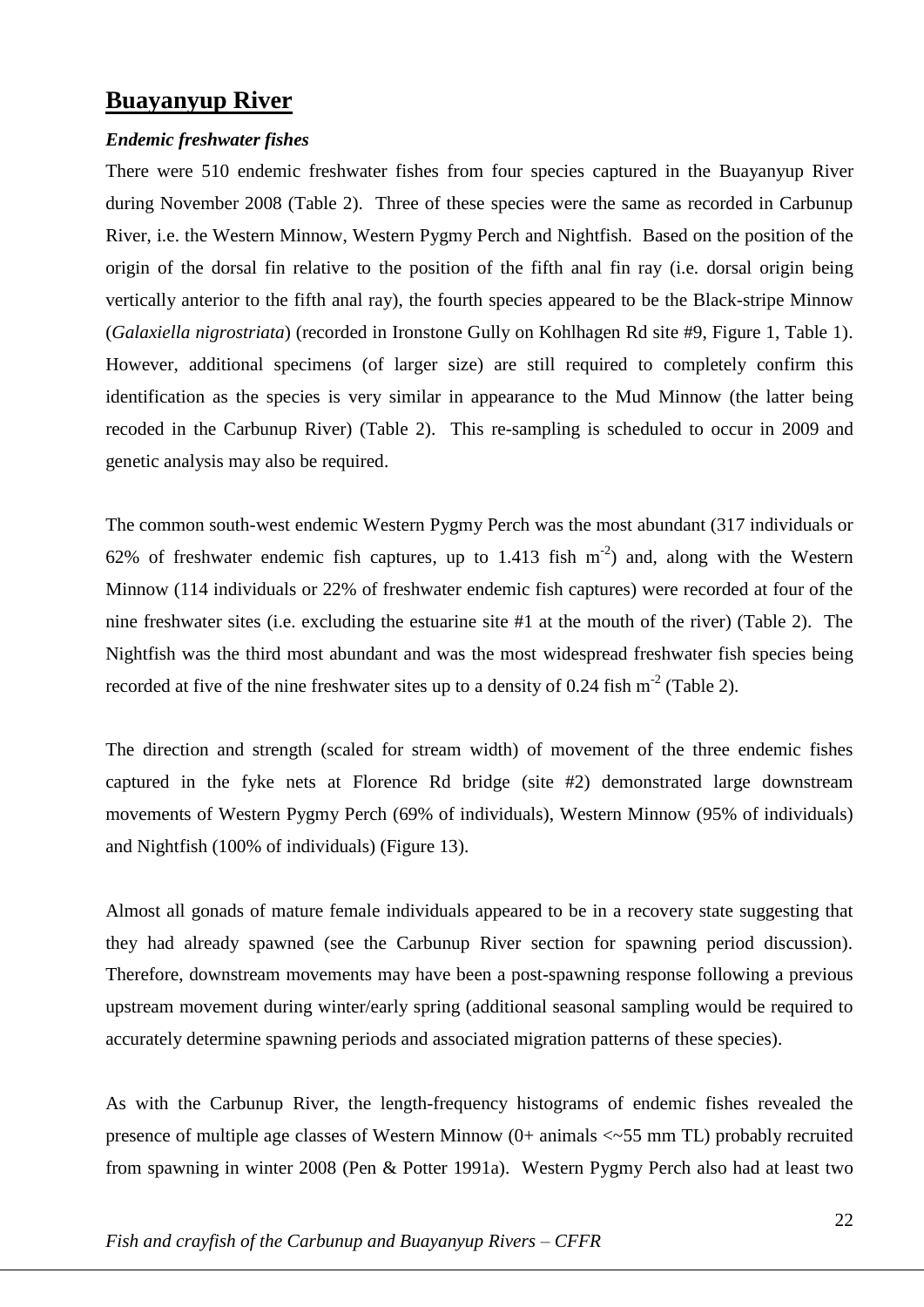age cohorts present with the recently recruited  $0+$  cohort having a size range of  $\sim$  5-30 mm TL (Pen & Potter, 1991b). The Nightfish also had multiple age classes (total size range of 20-110 mm TL; probably up to four age classes) with the  $0+$  individuals ranging in size from  $\sim$ 20-50 mm TL) (Figure 14). The Black-stripe Minnows captured ranged from 20-30 mm TL (Figure 14). This species (listed as Lower Risk/Near Threatened IUCN) is known to generally have an annual lifecycle (as with the Mud Minnow) and is a multiple spawner between June and September (Pen *et al.*  1993). It is also able to aestivate thereby occupying seasonal wetlands (Pen *et al.* 1993). If its identification is confirmed, its discovery in the upper Buayanyup River (Ironstone Gully) will be a major range extension as its major geographical range (aside from isolated populations near Bunbury and Gingin) is on the south-coast; mostly in the acidic (pH 3.0-6.0) peat flat wetlands in the D'Estrecasteaux National Park (Morgan *et al.* 1998). Therefore, as with the discovery of the Mud Minnow in Carbunup River, this recording represents a considerable finding with conservation implications for the upper Buayanyup River. The habitat in which it was recorded in Ironstone Gully (see Figure 4) was adjacent to the pine plantation in shallow water; however it was recorded in a thick stand of native sedge that is a favoured habitat of the species. It is therefore extremely important to protect both remnant instream and riparian vegetation to aid in the conservation of this and other endemic fish populations. Furthermore, during the planned confirmation of identification of the species in Buayanyup River, the full extent of its range should be determined by a finer scale survey of the upper Ironstone Gully.

As with the Carbunup River survey, this study has revealed viable populations of the Western Pygmy Perch, Western Minnow and Nightfish and has probably discovered the restricted Blackstripe Minnow. The viability status of this latter species is currently unclear, but likely to be vulnerable in the system due to its apparent highly restricted distribution in upper Ironstone Gully and very low abundance. Similar to the Carbunup River, protection and rehabilitation of both instream and riparian vegetation would enhance the long-term viability of these endemic fish populations

The Western Pygmy Perch, the widespread and most abundant species recorded in Buayanyup River, would be an ideal species for the proposed captive breeding program at the Naturaliste College. This species is a successful aquarium species and, if adequate habitat, food resources and water quality are provided, should be able to be successfully bred by the students.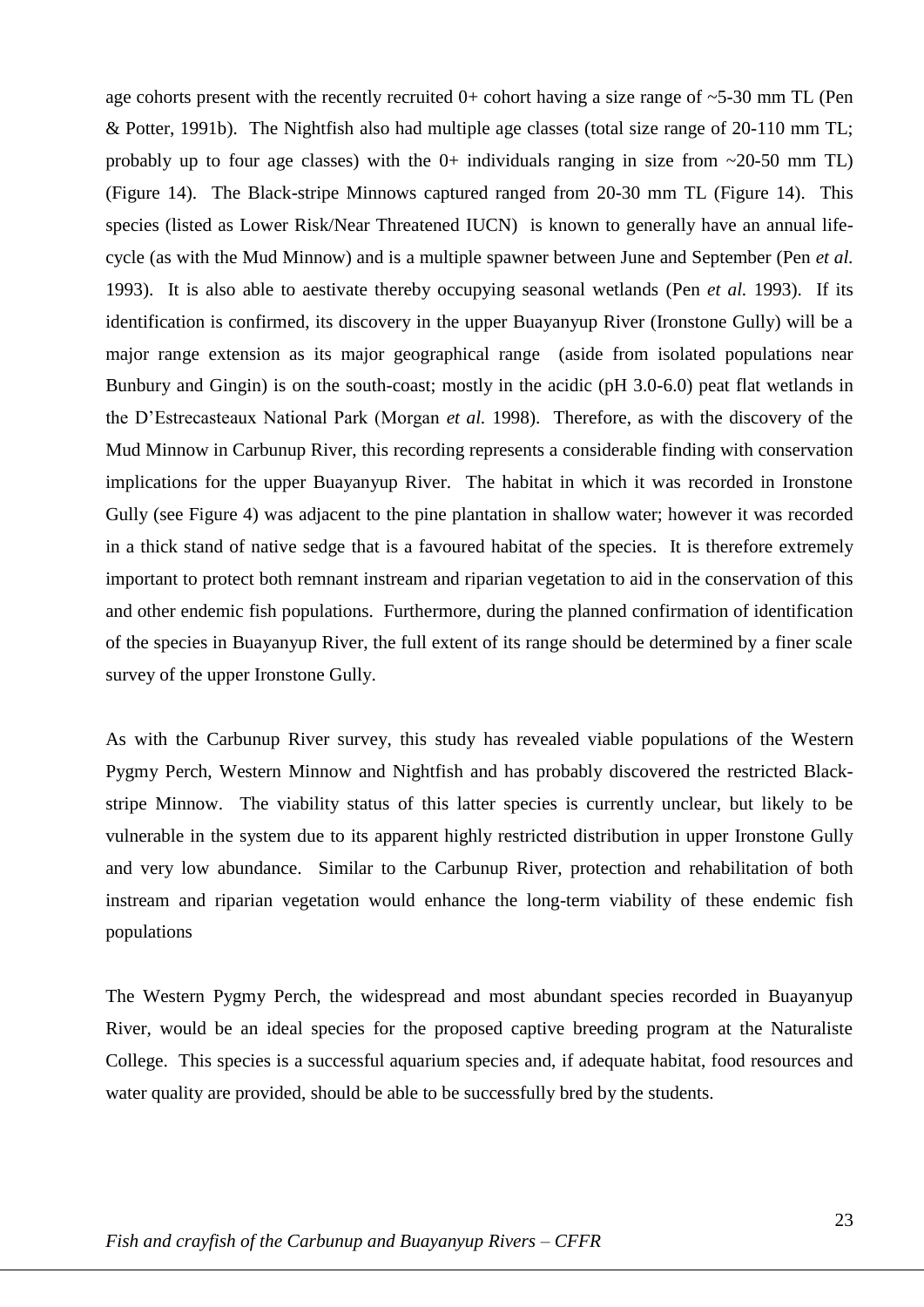|                                                   | Lat    | Long    | <b>Native fishes</b> |                           |           |               |                              | <b>Native decapods</b> |        |                  |                          | <b>Introduced species</b> |                         |  |
|---------------------------------------------------|--------|---------|----------------------|---------------------------|-----------|---------------|------------------------------|------------------------|--------|------------------|--------------------------|---------------------------|-------------------------|--|
| <b>Site</b><br>description/number                 |        |         | Western<br>Minnow    | Western<br>Pygmy<br>Perch | Nightfish | Mud<br>Minnow | Black-strip<br><b>Minnow</b> | Koonac                 | Gilgie | Smooth<br>Marron | South-<br>west<br>Shrimp | Yabbie                    | Eastern<br>Mosquitofish |  |
| <b>Buayanyup Brook</b>                            |        |         |                      |                           |           |               |                              |                        |        |                  |                          |                           |                         |  |
| #2 Buayanyup -<br>Florence Rd                     | 33.685 | 115.248 | $\star$              | $\star$                   | $\star$   |               |                              | $\star$                |        | $\star$          | $\star$                  | $\star$                   |                         |  |
| #3 Buayanyup -<br>Hairpin Rd Amelia<br>Park       | 33.729 | 115.245 | 0.013                | 1.413                     | 0.025     |               |                              |                        | 0.013  |                  |                          | 0.063                     |                         |  |
| #4 Buayanyup -<br>Jindong-Treeton Rd              | 33.772 | 115.215 | 0.375                | 0.325                     | 0.025     |               |                              |                        | 0.200  |                  |                          |                           |                         |  |
| #5 Buayanyup - trib<br>on Adams Rd                | 33.774 | 115.256 |                      |                           |           |               |                              |                        |        |                  |                          |                           |                         |  |
| #6 Ironstone - Gale<br>Rd                         | 33.796 | 115.235 |                      |                           |           |               |                              |                        | 0.500  |                  |                          |                           |                         |  |
| #7 Ironstone $-$ trib<br>Susan Seaman<br>property | 33.796 | 115.275 |                      |                           | 0.240     |               |                              |                        | 0.240  |                  |                          |                           |                         |  |
| #8 Ironstone - Price<br>Rd                        | 33.797 | 115.230 | 0.500                | 0.380                     |           |               |                              |                        | 0.120  |                  |                          |                           |                         |  |
| #9 Ironstone -<br>Kohlhagen Rd                    | 33.830 | 115.241 |                      |                           | 0.050     |               | 0.150                        |                        | 0.250  |                  |                          |                           |                         |  |
| #10 Ironstone - trib<br>Jacka Rd                  | 33.826 | 115.282 |                      |                           |           |               |                              |                        | 1.571  |                  |                          |                           |                         |  |
| <b>TOTAL NUMBER</b>                               |        |         | 114                  | 317                       | 76        | 0             | 3                            | $\mathbf{2}$           | 251    | $\mathbf{2}$     | 38                       | 28                        | 40                      |  |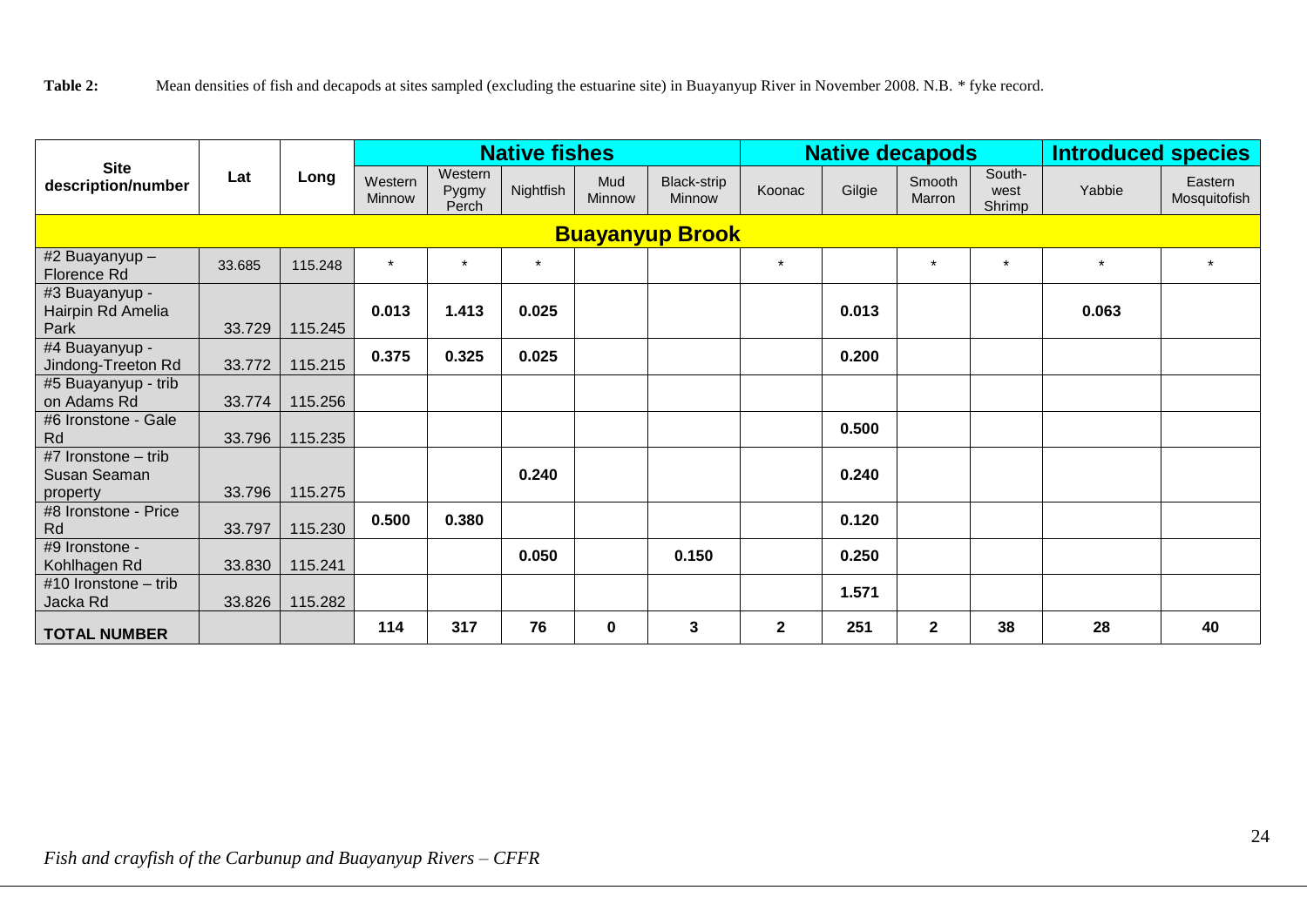

**Figure 13:** Scaled numbers (log scale) and direction of movement of fish and decapods captured at the Florence Rd site on the Buayanyup River.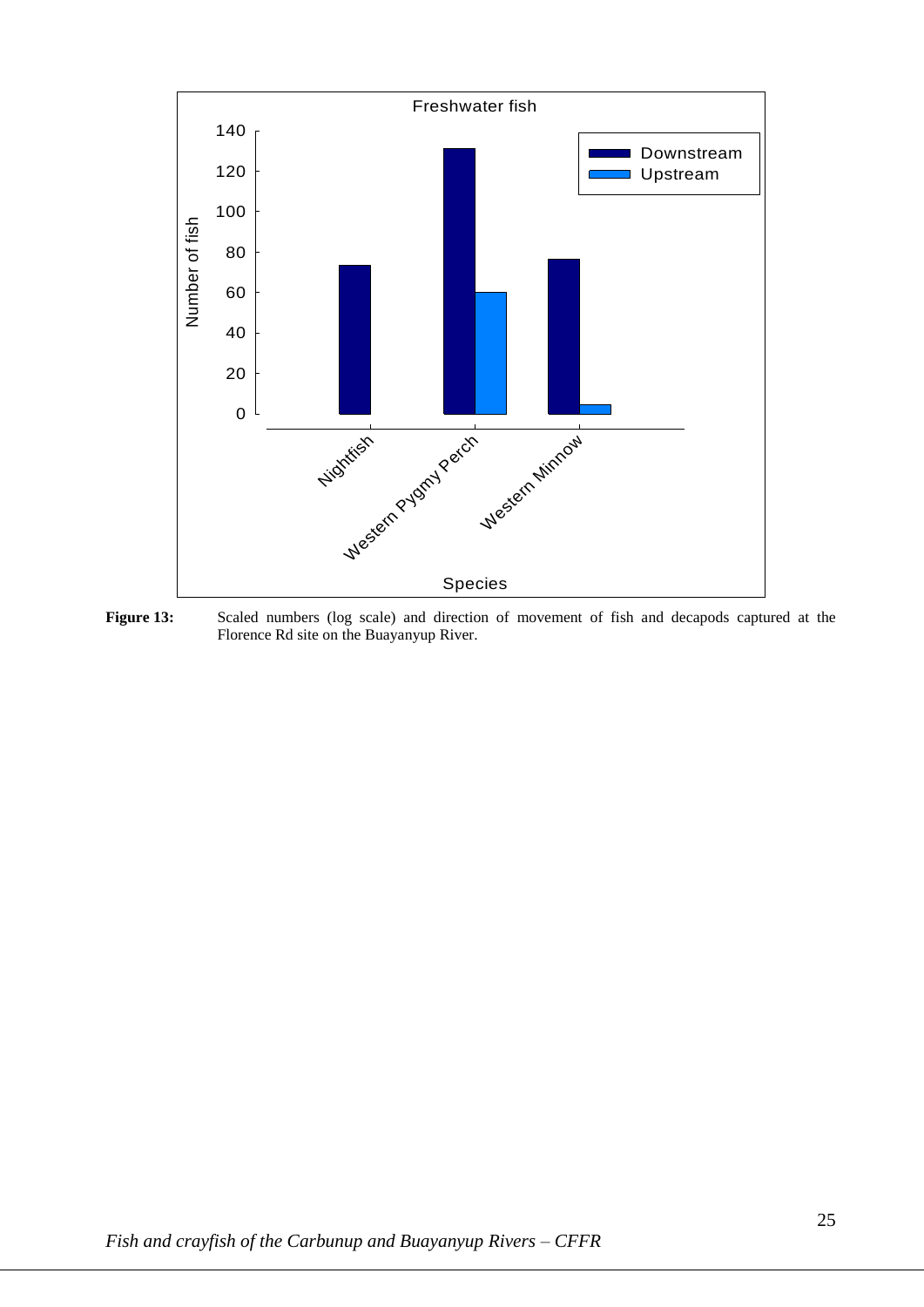

**Figure 14:** Length**-**frequency histograms of the freshwater endemic fishes captured in Buayanyup River.

#### *Endemic freshwater decapods*

Four species of native freshwater decapods were recorded with the Gilgie being recorded throughout the Buayanyup River (251 individuals in seven of the nine freshwater sites up to a density of 1.57 crayfish  $m<sup>2</sup>$ ). The other three species were only recorded in the fyke net sampling at Florence Rd (site #2) with the freshwater crayfishes the Smooth Marron (two individuals) and Koonac (two individuals) being captured along with the native South-west Shrimp (38 individuals) (Table 2).

Movement directions of decapods at the Florence Rd site was almost entirely in a downstream direction (Figure 15). The length-frequency distribution of the Gilgie in Buayanyup River was similar to that recorded in Carbunup River representing multiple age classes (Figure 16, see Beatty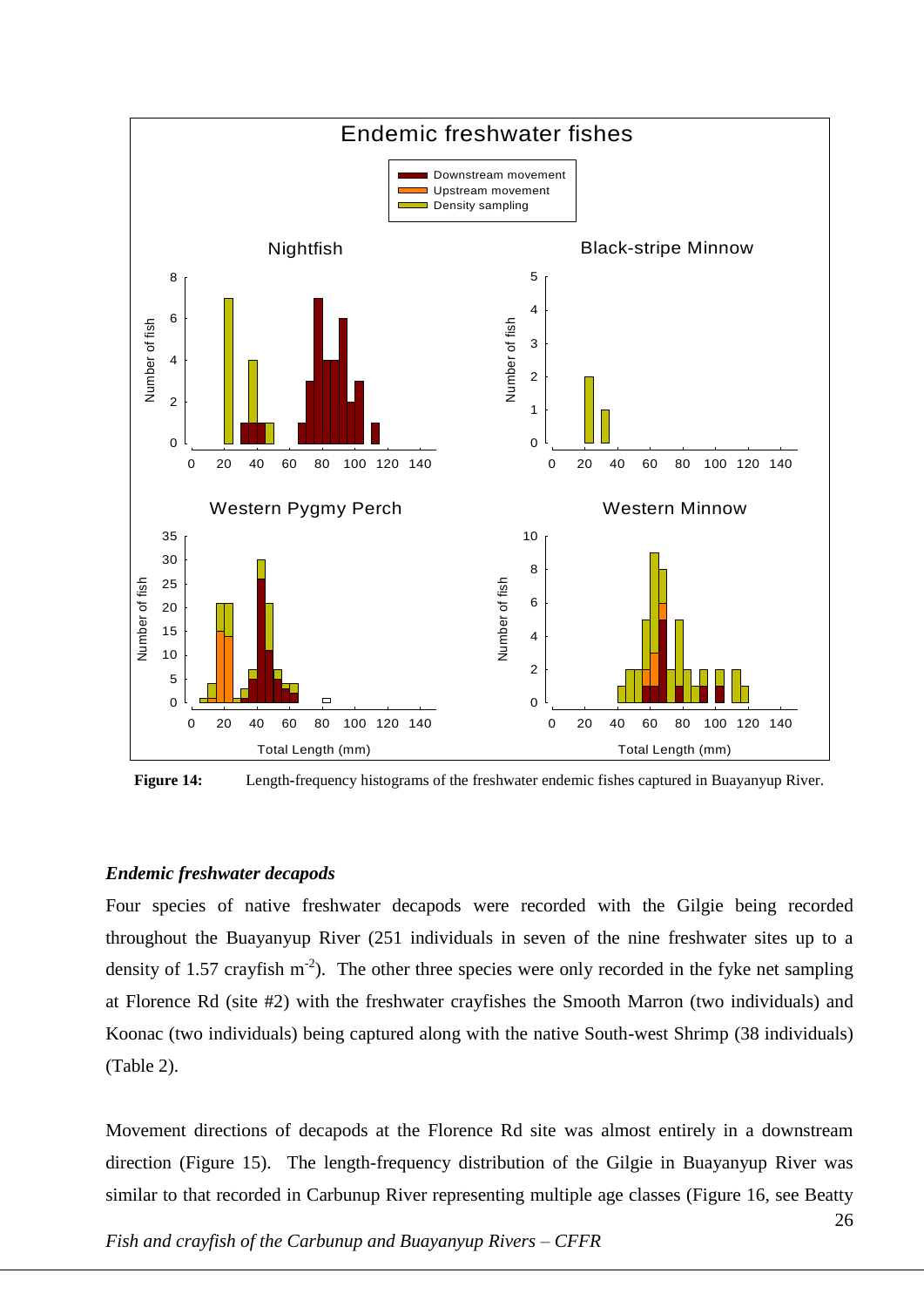*et al.* 2005). Although the biology and ecology of the Koonac has not been fully described, the species is probably similar to the Gilgie in terms of habitat utilisation (i.e. wide range of permanent and temporary aquatic systems) and probably life-cycle (see Beatty *et al.* 2005 for the life-cycle of the Gilgie). The two Koonacs captured were probably  $>0+$  of age with no new recruits being recorded (Figure 16). The Smooth Marron captured (54 mm OCL) was just under legal size of capture. The South-West Shrimp is commonly encountered in a wide range of aquatic systems in south-west Australia; including in salinised and estuarine systems.

The Gilgie population in the Buayanyup River is obviously viable given its high abundance, and wide distribution and size range. Although low numbers of Koonacs were captured at a single site, this population may still be viable in Buayanyup River as it is known to be able to occupy a wide range of aquatic systems and probably has a flexible life-history strategy (similar to the Gilgie). It is unclear whether the Smooth Marron is viable in the Buayanyup River (see also discussion in the Carbunup River) due to its apparent low abundance, restricted distribution, reliance on larger, permanent aquatic habitats and possible recreational fishing pressure.



**Figure 15:** Scaled numbers (log scale) and direction of movement of decapods captured at Florence Rd in Buayanyup River River.

*Fish and crayfish of the Carbunup and Buayanyup Rivers – CFFR*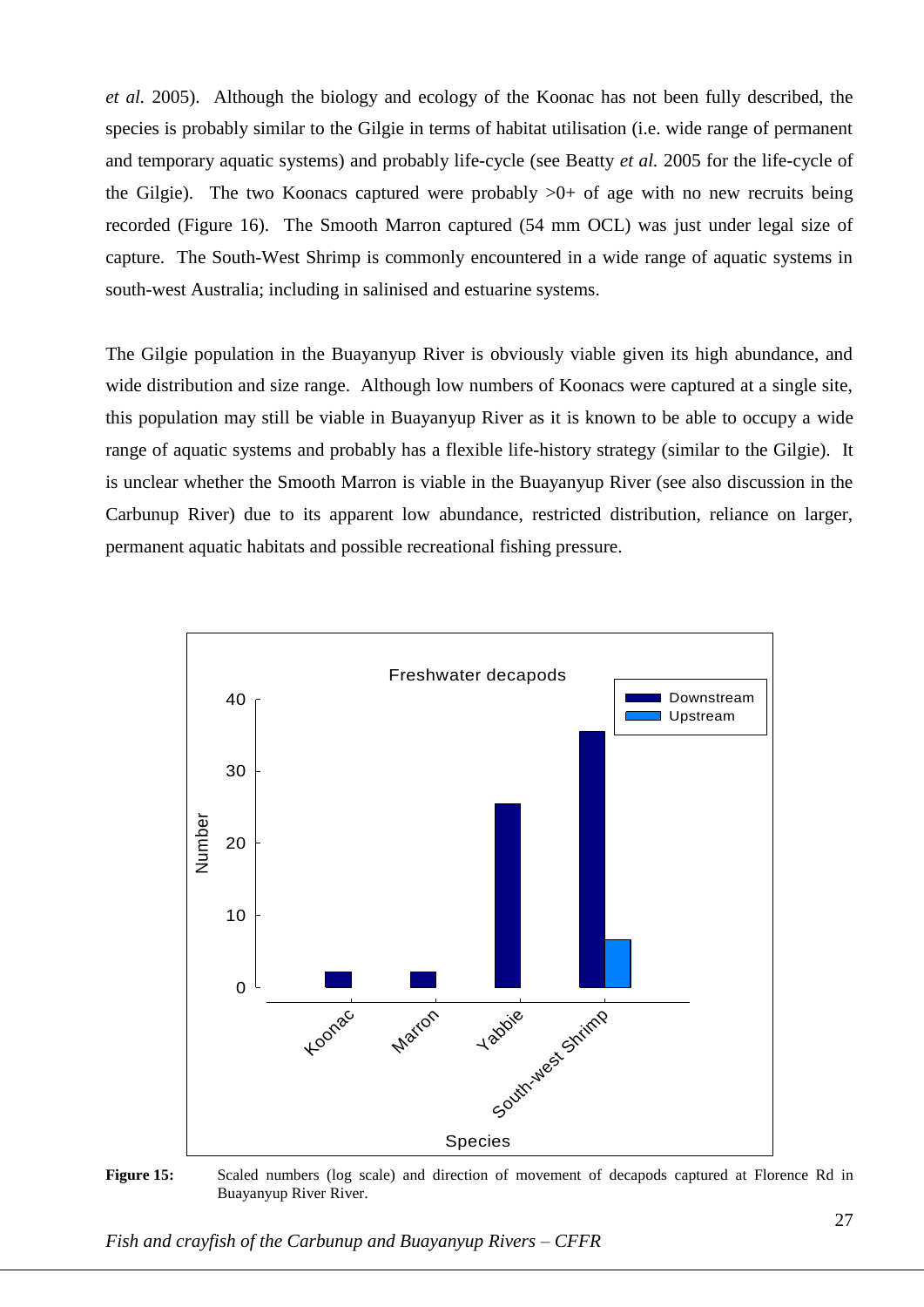

**Figure 16:** Length**-**frequency histograms of the freshwater endemic crayfishes captured in Buayanyup River.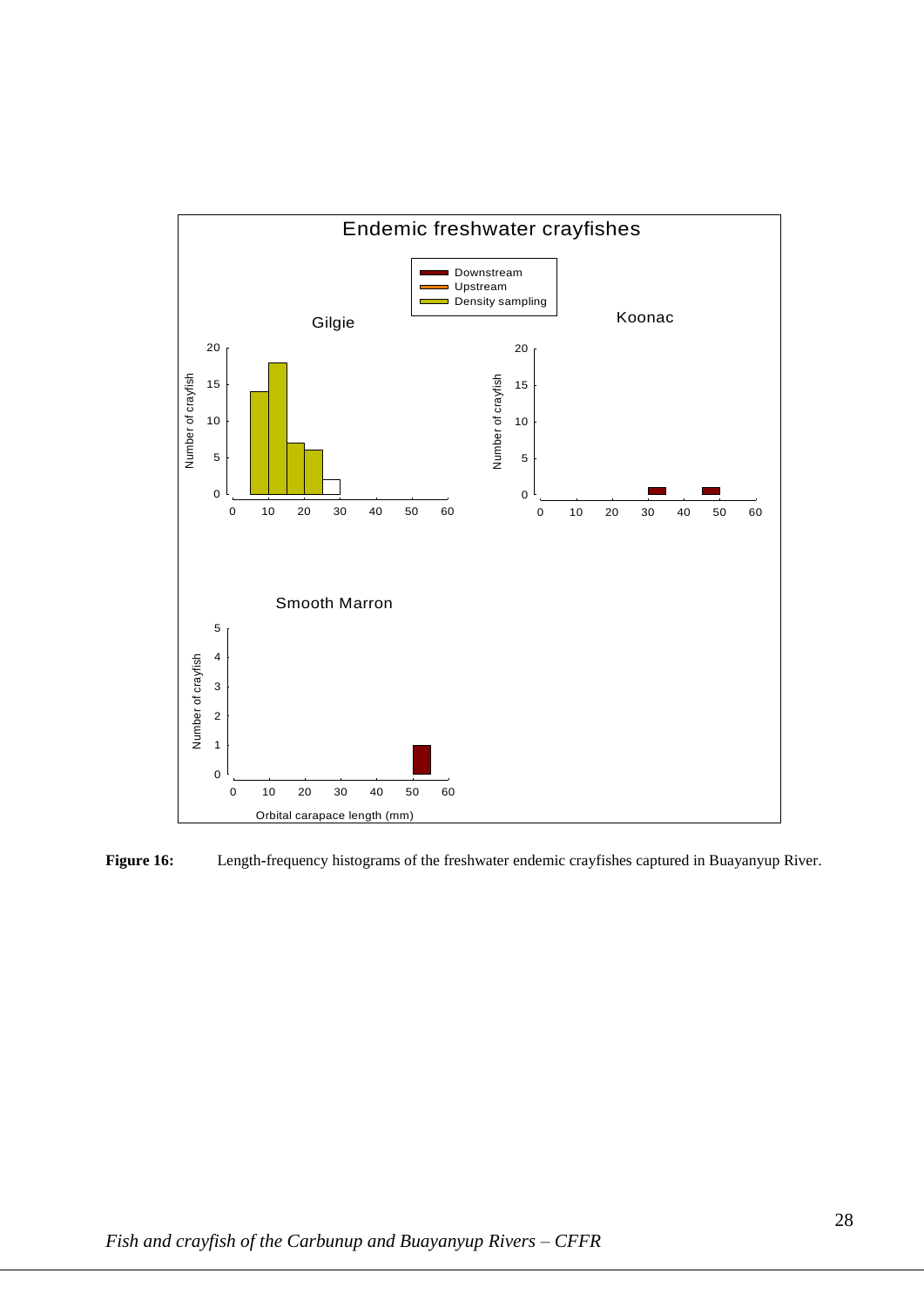#### *Estuarine fauna*

Twelve species of fish and one species of decapod were recorded estuarine site near the mouth of the Carbunup River (Figure 17). Similar to the Carbunup River, the Western Hardyhead and *Leptatherina presbyteroides* were captured in large numbers mostly moving upstream direction (Figure 17). Large numbers of Sandy Sprat (*Hyperlophus vittatus* otherwise known as Whitebait) were also recorded mostly moving in an upstream direction (Figure 17). The estuarine shrimp *Palaemonetes atrinubes* was found to be moving upstream and downstream at the site. Low numbers of Black Bream and juvenile Sea Mullet were recorded moving upstream at the site with a juvenile Australian Salmon also captured moving downstream (Figure 17).

The length-frequency distributions of the smaller species (the hardyheads and Sandy Sprat) probably represented multiple age classes (Figure 18). As with the Carbunup River, the Black Bream captured were of sub-legal size (range of 214-262 mm TL) as was the juvenile Australian Salmon (125 mm TL).

Similar to the Carbunup River, the estuarine habitats in the Buayanyup River provide nursery and probably spawning areas for a number of estuarine and nearshore fishes. To better understand the importance of the estuarine ecosystem to fish communities, seasonal sampling of the system would be required. This could provide detailed information on the life-cycles of the estuarine species and better assess the implications of upstream catchment management practices.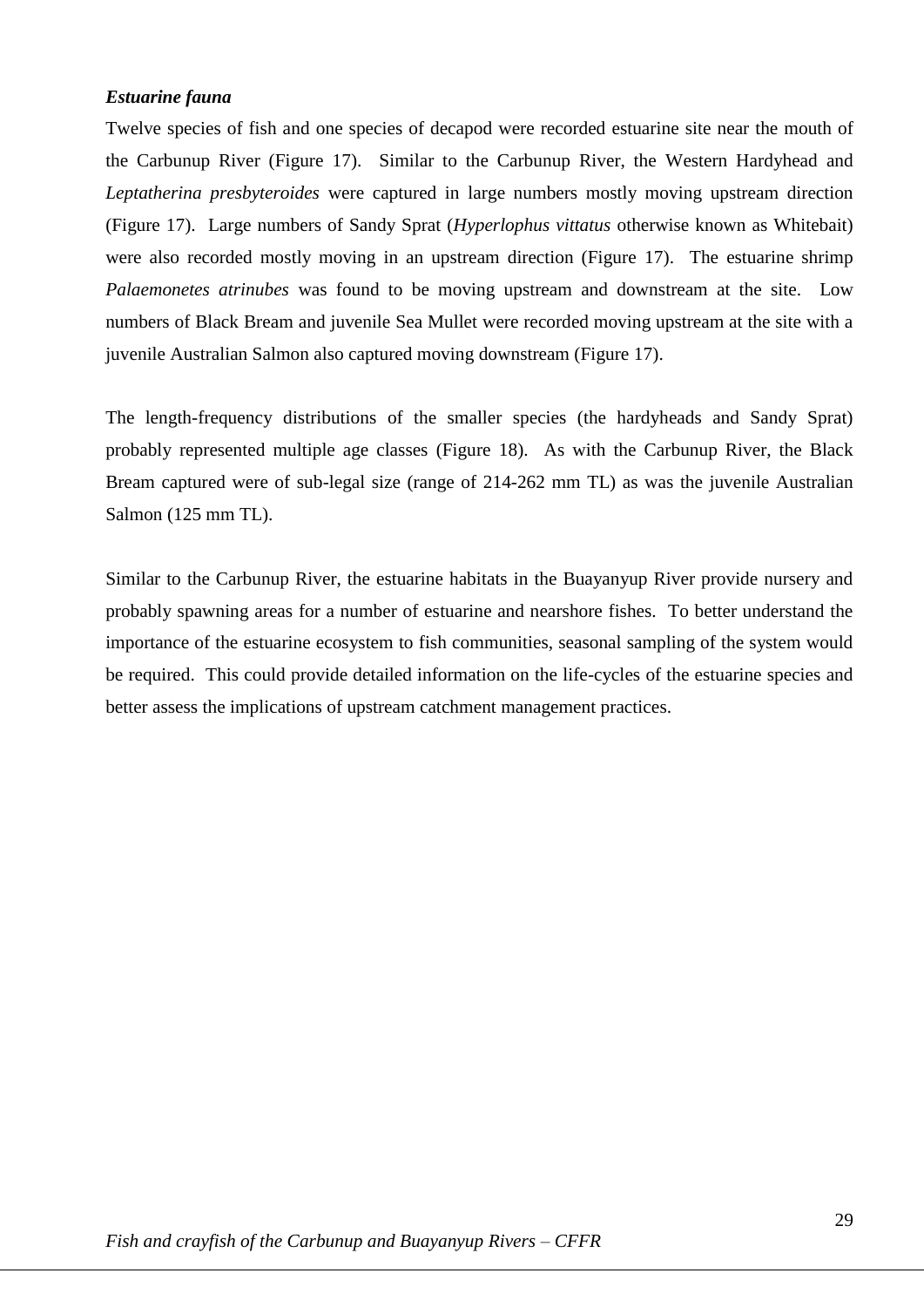

Figure 17: Scaled numbers (log scale) and direction of movement of fish and decapods captured near the mouth of the Buayanyup River.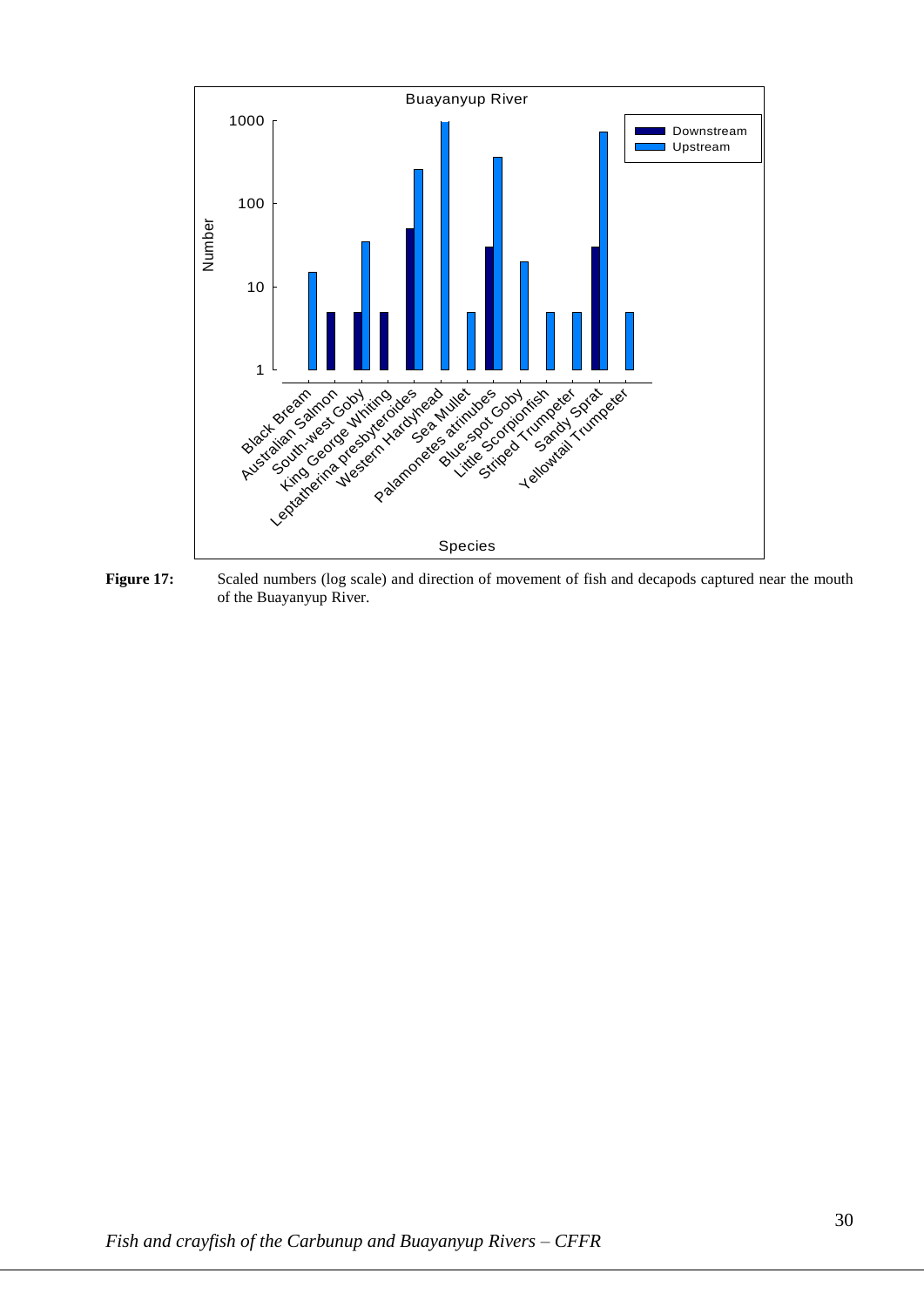

**Figure 18:** Length**-**frequency histograms of the fishes captured near the mouth of the Buayanyup River.

#### *Introduced species*

The Eastern Mosquitofish was recorded at the Florence Rd site (site # 2, Table 2, Figure 4, see Carbunup River section for the discussion of its impacts). The eastern Australian Yabbie was recorded from two sites in the more downstream freshwater sites in Buayanyup Brook (i.e. sites #2 and 3, Table 2). Figure 19 shows the length-frequency distribution of the species; the individuals were relatively large (~20-45mm OCL) and the population therefore appears to consist of multiple age classes and is presumably self-maintaining in the system.

*Fish and crayfish of the Carbunup and Buayanyup Rivers – CFFR*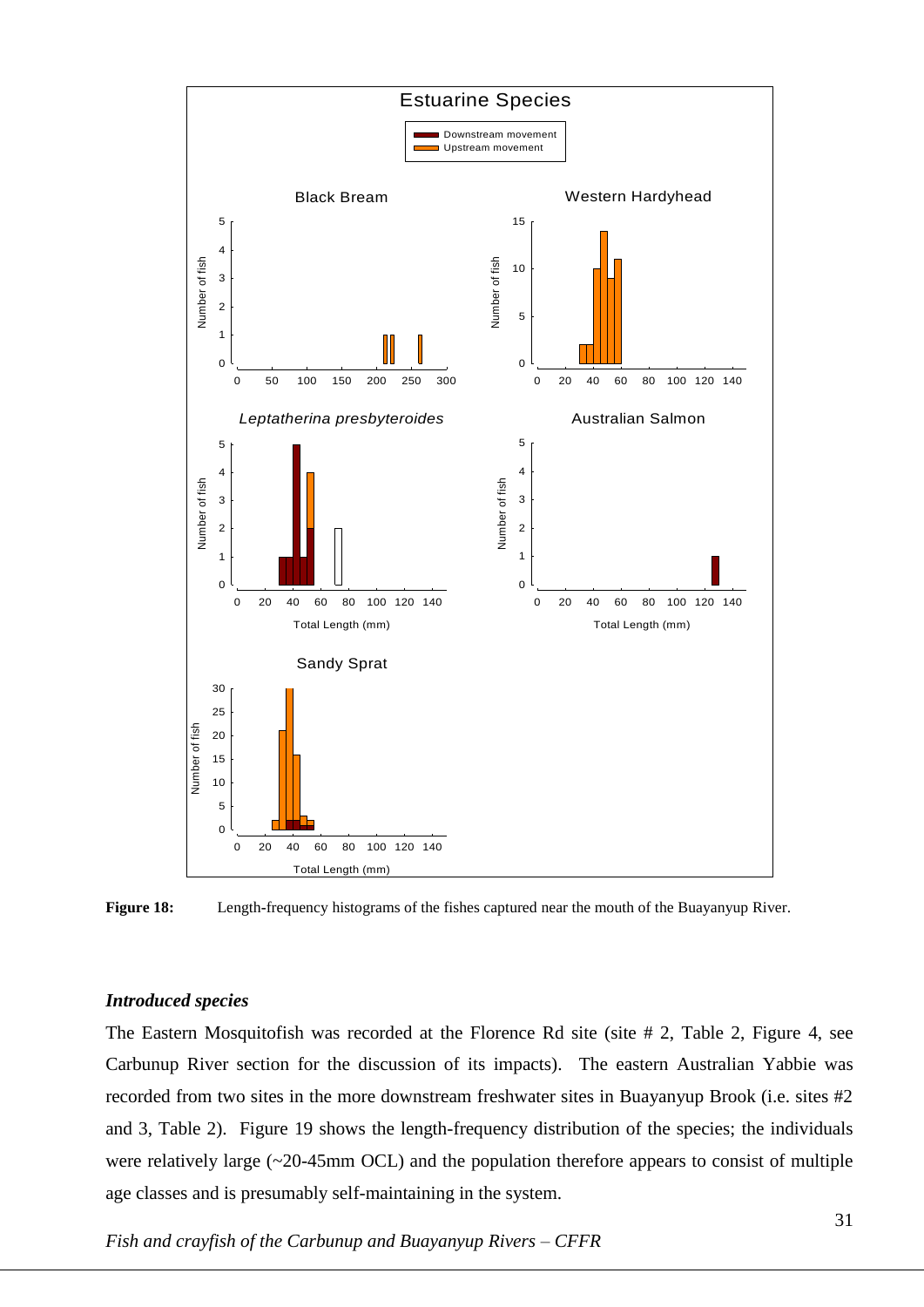A simple way to differentiate between the Yabbie and endemic freshwater crayfish of the southwest is presented in Figure 20. The Yabbie, introduced to the region in the 1930's, is an invasive species that is now found in numerous wild aquatic systems in south-western Australia (including the nearby Vasse River, Beatty et al. 2005a). It has a life-history strategy and habitat occupation similar to that of the smaller endemic freshwater crayfishes of the south-west (such as the Gilgie and Koonac). These traits include the ability breed multiple times at the end of its first year of life and able to occupy both permanent and seasonal aquatic habitats (Beatty et al. 2005a). It has been shown to also have a similar growth rate to the larger Smooth Marron it in its first year of life (Beatty et al. 2004, 2005a) and compete directly with it for food resources (Beatty 2006).

Therefore, the presence of a self-maintaining population of Yabbies in Buayanyup River is therefore of considerable concern. A control program could reduce numbers and, given its presence appears to be limited to downstream reaches, limit its upstream spread in the system. However, such a programme may not be able to eliminate it completely. Preventing introductions of aquatic species should be the focus of management attention (e.g. local education campaigns warning of the impacts of Yabbies and other introduced species) as their eradication once established is usually difficult or un-achievable.



**Figure 19:** Length-frequency histograms of the Yabbie captured at Florence and Hairpin Rds on the Buayanyup River.

*Fish and crayfish of the Carbunup and Buayanyup Rivers – CFFR*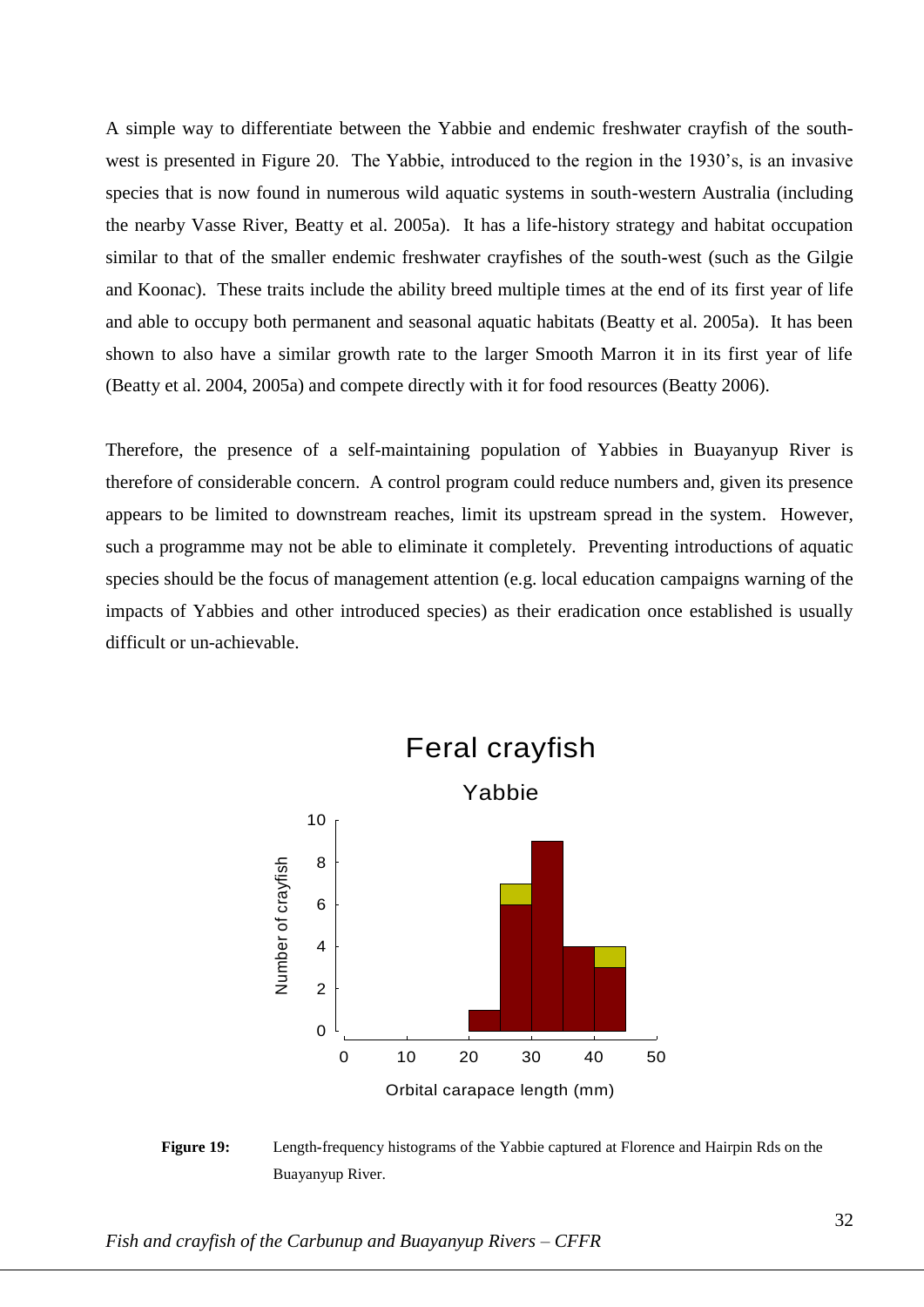

**Figure 20:** Differentiating between a native Gilgie and the introduced Yabbie. Note the setae on the carpus ('wrist') and merus ('arm') of the Yabbie, compared to the smooth condition of the Gilgie and all other native freshwater crayfish of Western Australia.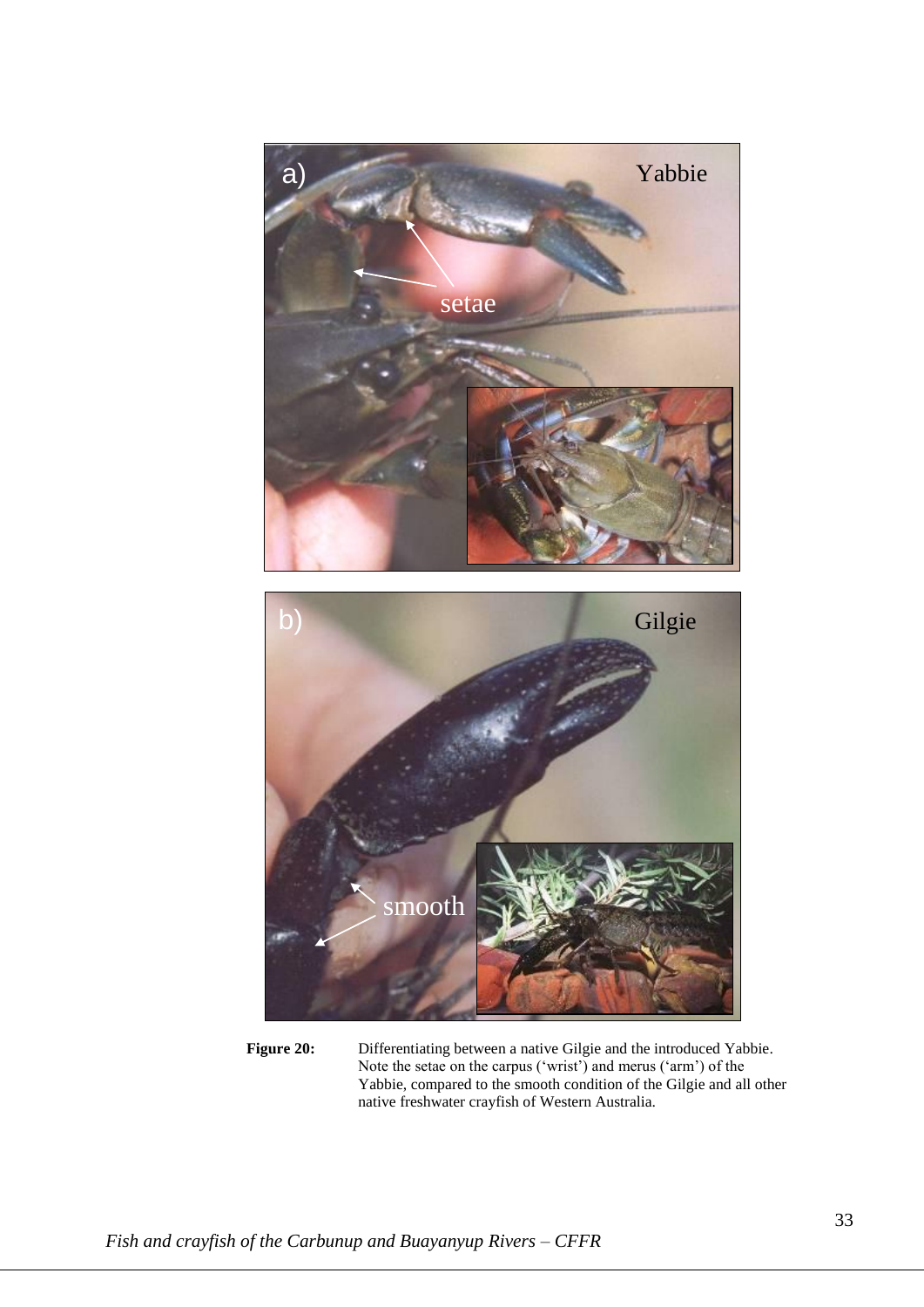### **Summary and Recommendations**

This study has addressed major knowledge gaps on the distribution of freshwater fishes in southwestern Australia. It is the first to examine the fish and freshwater crayfish of the Carbunup and Buayanyup Rivers and has had some notable results that have conservation and management implications for these rivers.

### **Carbunup River**

- Contains four of the eight endemic species of freshwater fishes of the south-west region, including the rare Mud Minnow. It was also found to house populations of the Gilgie (the most widespread species) and the Smooth Marron.
- The viability status of the Mud Minnow and Smooth Marron in the Carbunup River requires further investigation; however, as with other native species, these populations would benefit from preservation and rehabilitation of riparian vegetation.
- Nine fishes and two decapods were recorded at the mouth of the Carbunup River; including Black Bream, Sea Mullet and Blue Swimmer Crabs. It appears that the estuarine reaches of the river provide nursery and/or spawning habitats for a number of estuarine and nearshore marine species. Greater understanding of the estuarine fish community could be achieved by undertaking seasonal sampling in the lower reaches of the river.
- The introduced Eastern Gambusia was the only introduced species recorded in the Carbunup River (although historical reports of the Redfin Perch also exist for the system) and only a single individual was captured in Carbunup River (in the Island Brook tributary). Its dry season abundance and distribution should also be assessed to better understand its impact to native fishes in the system, and to develop possible control programs.

### **Buayanyup River**

- Contains four endemic fishes; including the restricted Black-stripe Minnow. The identification of this latter species requires final confirmation by examination of a greater number of larger specimens; however would represent a considerable range extension of the species.
- Three native freshwater crayfishes were recorded with the Gilgie again been widespread and abundant when compared to the Smooth Marron and Koonac.
- Twelve fishes and one species of shrimp were recorded at the estuarine site in Buayanyup Brook; including Black Bream, Australian Salmon and Sea Mullet. As with the Carbunup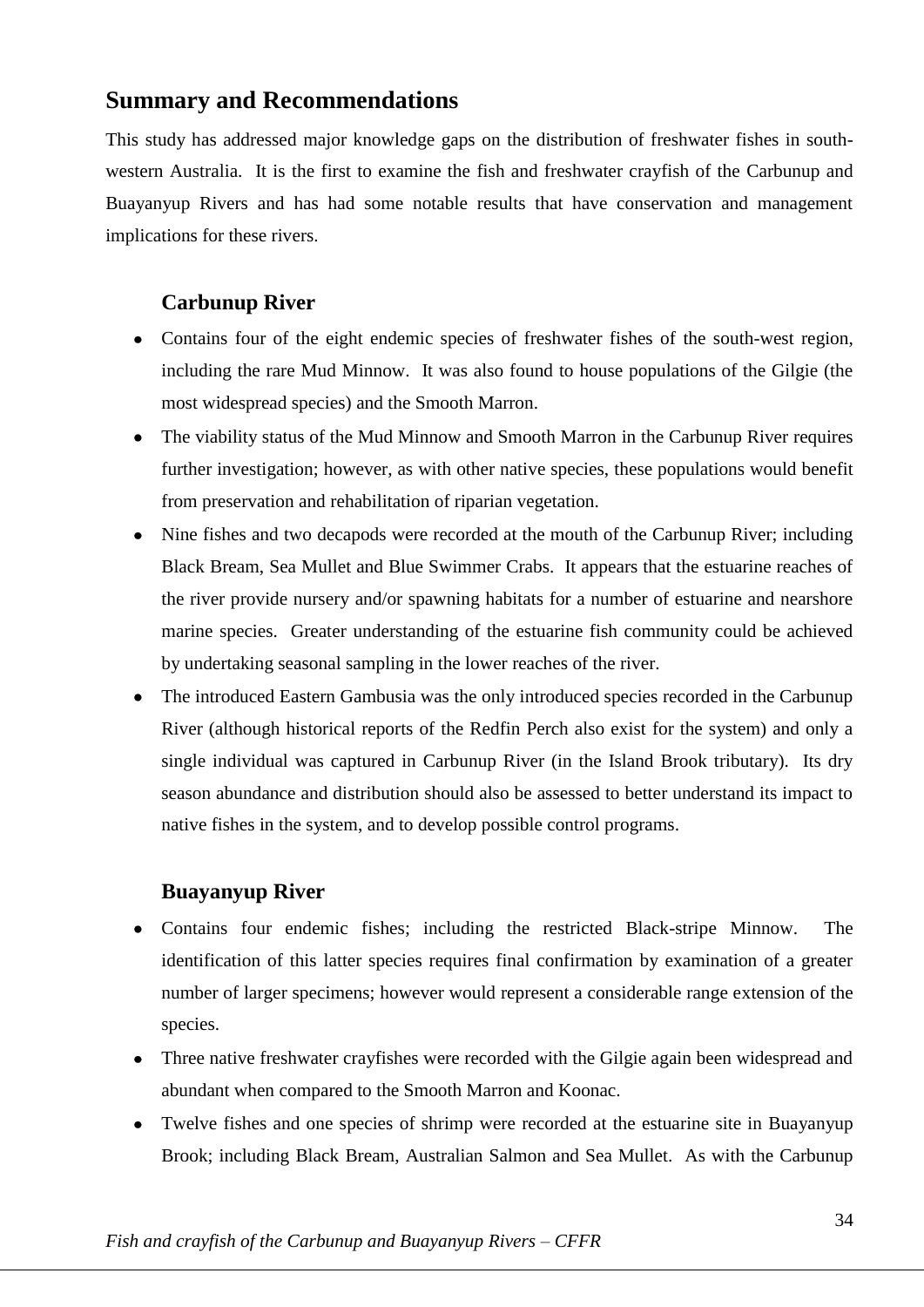River, the tidal reach of Buayanyup probably provides nursery and/or spawning habitat for a number of estuarine and nearshore marine species.

- Both the introduced Yabbie and Eastern Gambusia were recorded in Buayanyup River with control programs of the species potentially able to reduce abundances and restrict their spread; but are unlikely to completely eliminate them from the river.
- The widespread and most abundant Western Pygmy Perch in Buayanyup River would be an ideal species for the proposed captive breeding program at the Naturaliste College. This species is a successful aquarium species and, provided adequate habitat, food resources and water quality are provided, should be able to be successfully bred by the students.

#### **Future actions**

- Additional surveys should be undertaken to determine the distribution and viability of the Mud Minnow and Black-stripe Minnow (as well as its final identification) in the Carbunup and Buayanyup River, respectively.
- Additional, dry-season surveys of the distribution and abundances of Eastern Gambusia and Yabbie should be conducted with the aim of potentially developing control programs for these species.
- Protection and rehabilitation of riparian and instream vegetation through development of River Action Plans for these systems would enhance the viability of the prevailing native fish and freshwater crayfish fauna via: helping to maintain and increase water quality, supplying shelter from predators, creating spawning habitat and supplying food resources.

#### **REFERENCES**

- Beatty, S. J. (2006). The diet and trophic positions of translocated, sympatric populations of *Cherax destructor* and *Cherax cainii* in the Hutt River, Western Australia: evidence of resource overlap. *Marine & Freshwater Research* 57(8): 825-835.
- Beatty, S.J., Morgan, D.L. & Gill, H.S. (2004). Biology of a translocated population of the large freshwater crayfish, *Cherax cainii* (Austin & Ryan, 2002) in a Western Australian river. *Crustaceana* 77(11): 1329-1351.
- Beatty, S.J., Morgan, D.L. & Gill, H.S. (2005). Life history and reproductive biology of the gilgie *Cherax quinquecarinatus*, a freshwater crayfish endemic to south-western Australia *Journal of Crustacean Biology* 25(2): 251-262.
- Beatty, S.J., Morgan, D.L. & Gill, H.S. (2005a). Role of life history strategy in the colonisation of Western Australian aquatic systems by the introduced crayfish *Cherax destructor* Clark, 1936. *Hydrobiologia* 549: 219-237.
- Gill, H.S., Hambleton, S.J. & Morgan, D.L. (1999). Is *Gambusia holbrooki* a major threat to the native freshwater fishes of southwestern Australia? In Seret, B. & Sire, J.-Y., (eds). *Proceedings 5th Indo-Pacific Fish Conference (Noumea, 3-8 November1997)*. Pp. 79-87. (Paris: Societe Francaise d'Ichtyologie & Institut de Recherche pour le Development).
- Morgan, D. & Beatty, S. (2003). *Fish fauna of Margaret River Western Australia*. Centre for Fish & Fisheries Research, Murdoch University Report to the Margaret River Regional Environment Centre.